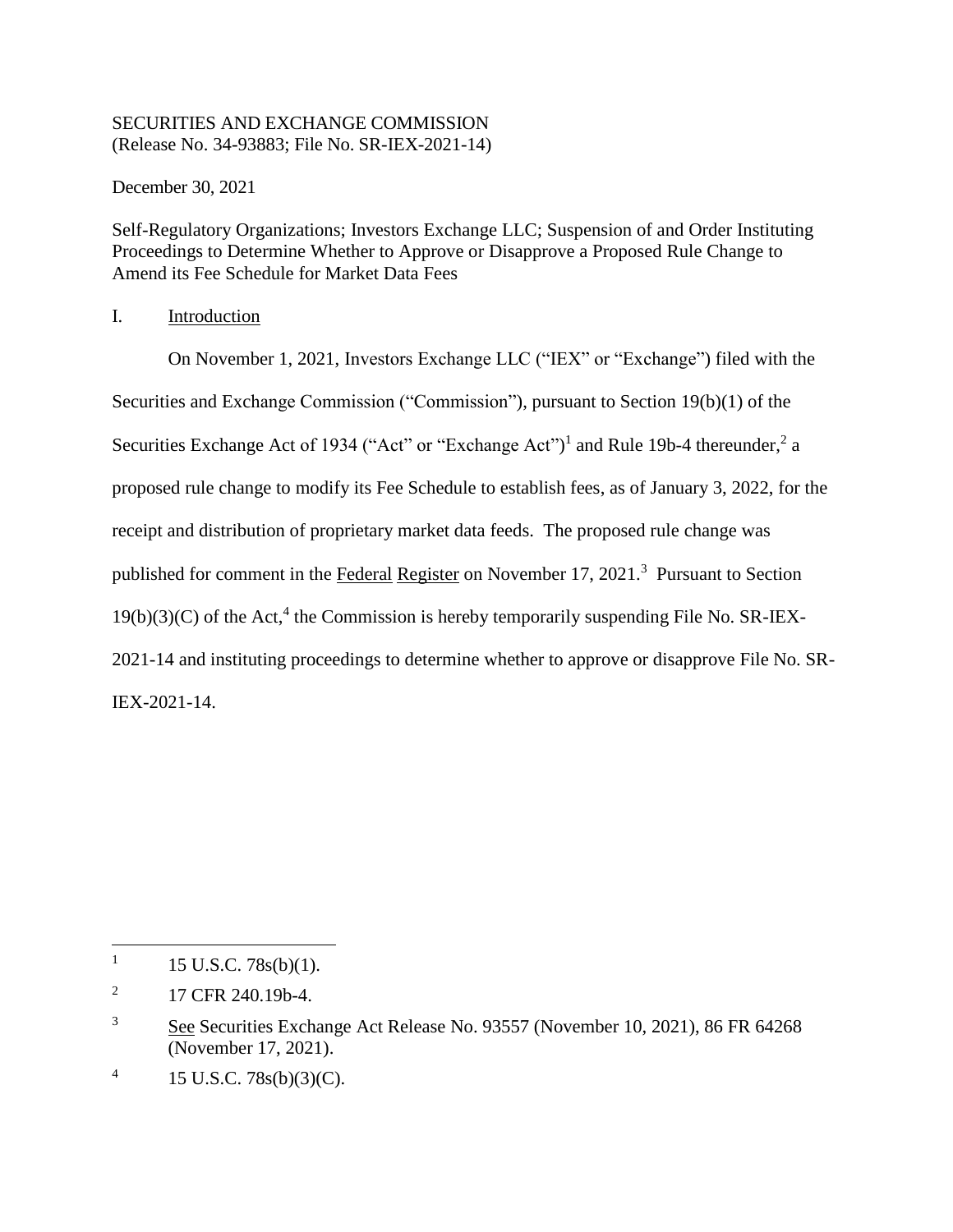## II. Description of the Proposed Rule Change

IEX offers two real-time proprietary market data feeds, "TOPS"<sup>5</sup> and "DEEP"<sup>6</sup> (collectively, "IEX Data" or the "market data feeds").<sup>7</sup> DEEP includes all resting displayed liquidity on the Exchange aggregated by price level and it therefore includes the top of book quotes contained in TOPS, as well as less aggressively priced displayed quotes. IEX has not previously imposed fees to access or redistribute its market data feeds.<sup>8</sup>

The Exchange proposes to modify its Fee Schedule to assess fees on Data Subscribers<sup>9</sup> that access IEX Data in real-time.<sup>10</sup> As discussed below, IEX would not itself provide or impose a fee for time-delayed IEX Data.<sup>11</sup> The Exchange proposes to implement these fees on January

3, 2022.

Specifically, IEX proposes to assess Data Subscribers \$2,500 per month for its "Real-

Time" DEEP feed and \$500 per month for its "Real-Time" TOPS feed. The Exchange proposes

<sup>10</sup> See Notice, supra note [3,](#page-0-0) at 64269.

<sup>5</sup> <sup>5</sup> TOPS is an uncompressed data feed that offers aggregated top of book quotations for all displayed orders resting on the IEX Order Book and last sale information for executions on the Exchange. See Notice, supra note [3,](#page-0-0) at 64269. According to the Exchange, the data available through TOPS is also available through the securities information processor feed. See id.

<sup>6</sup> DEEP is an uncompressed data feed that provides aggregated depth of book quotations for all displayed orders resting on the IEX Order Book at each price level and last sale information for executions on the Exchange. See Notice, supra note [3,](#page-0-0) at 64269.

<sup>7</sup> See Notice, supra note [3,](#page-0-0) at 64269.

<sup>8</sup> See id.

<sup>&</sup>lt;sup>9</sup> The Exchange proposes to define the term "Data Subscriber" as "any natural person or entity that receives Real-Time IEX market data either directly from the Exchange or from another Data Subscriber." See Notice, supra note [3,](#page-0-0) at 64274. IEX will require Data Subscribers to enter into a Data Subscriber Agreement with IEX in order to receive Real-Time IEX Data. See id. at 64270, n.23.

<sup>&</sup>lt;sup>11</sup> See Notice, supra note [3,](#page-0-0) at  $64270$ , n.22.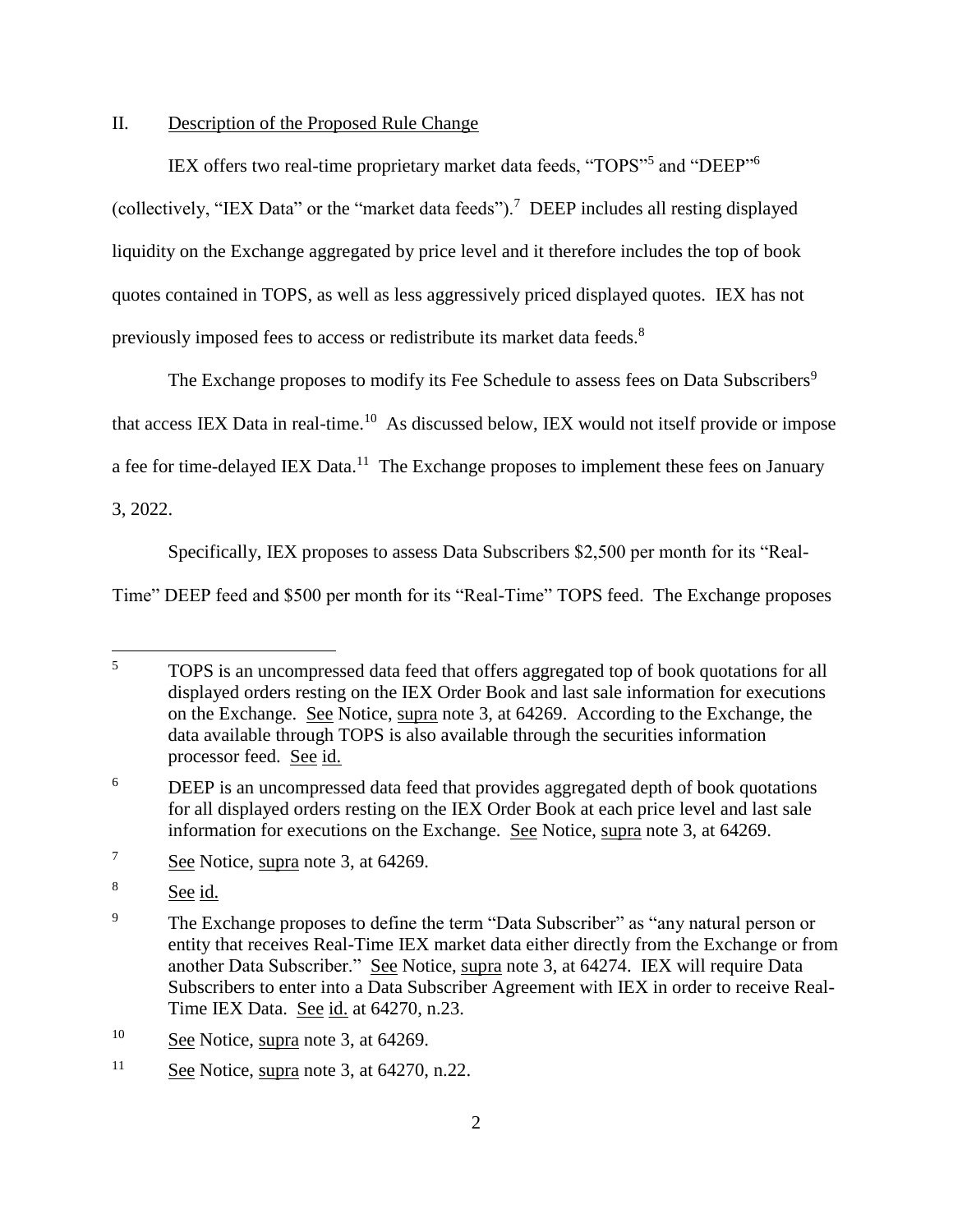to define "Real-Time" as "IEX market data that is accessed, used, or distributed less than fifteen (15) milliseconds after it was made available by the Exchange." $12$ 

Further, the Exchange proposes to assess a \$500 per month "Distribution Fee" to each Data Subscriber that redistributes IEX Data in Real-Time to an external, non-affiliated thirdparty.<sup>13</sup> For Data Subscribers that redistribute IEX Data to others, IEX would not charge them a Distribution Fee if: (1) they only redistribute the IEX Data in Real-Time to internal, affiliated parties; or (2) they delay distribution of the data by at least fifteen milliseconds before redistributing it.

For recipients of IEX Data, IEX would not consider them a "Data Subscriber" and would not charge them the TOPS or DEEP fees if they only (1) receive IEX Data subject to a delay of at least a fifteen milliseconds<sup>14</sup> or  $(2)$  receive Real-Time IEX Data internally from an affiliate.

III. Suspension of the Proposed Rule Change

Pursuant to Section 19(b)(3)(C) of the Act,<sup>15</sup> at any time within 60 days of the date of filing of an immediately effective proposed rule change pursuant to Section 19(b)(1) of the Act,<sup>16</sup> the Commission summarily may temporarily suspend the change in the rules of a self-regulatory

<sup>12</sup> See Notice, supra note [3,](#page-0-0) at 64274. IEX will consider "market data that is accessed, used, or distributed at least fifteen (15) milliseconds after it was made available by the Exchange" as "Delayed" IEX Data. See id. IEX only provides Real-Time IEX Data and will not itself delay the dissemination of IEX Data to Data Subscribers. See Notice, supra note [3,](#page-0-0) at 64269, n.22.

<sup>13</sup> See Notice, supra note [3,](#page-0-0) at 64269.

<sup>&</sup>lt;sup>14</sup> See Notice, supra note [3,](#page-0-0) at 64270. The Exchange notes that a recipient of Delayed IEX Data may be subject to fees imposed by the redistributor of the Delayed IEX Data pursuant to the contract between the recipient of the Delayed IEX Data and the thirdparty provider of such market data. See id. at 64270, n.24.

 $15 \text{ U.S.C. } 78s(b)(3)(C).$ 

 $16$  15 U.S.C. 78s(b)(1).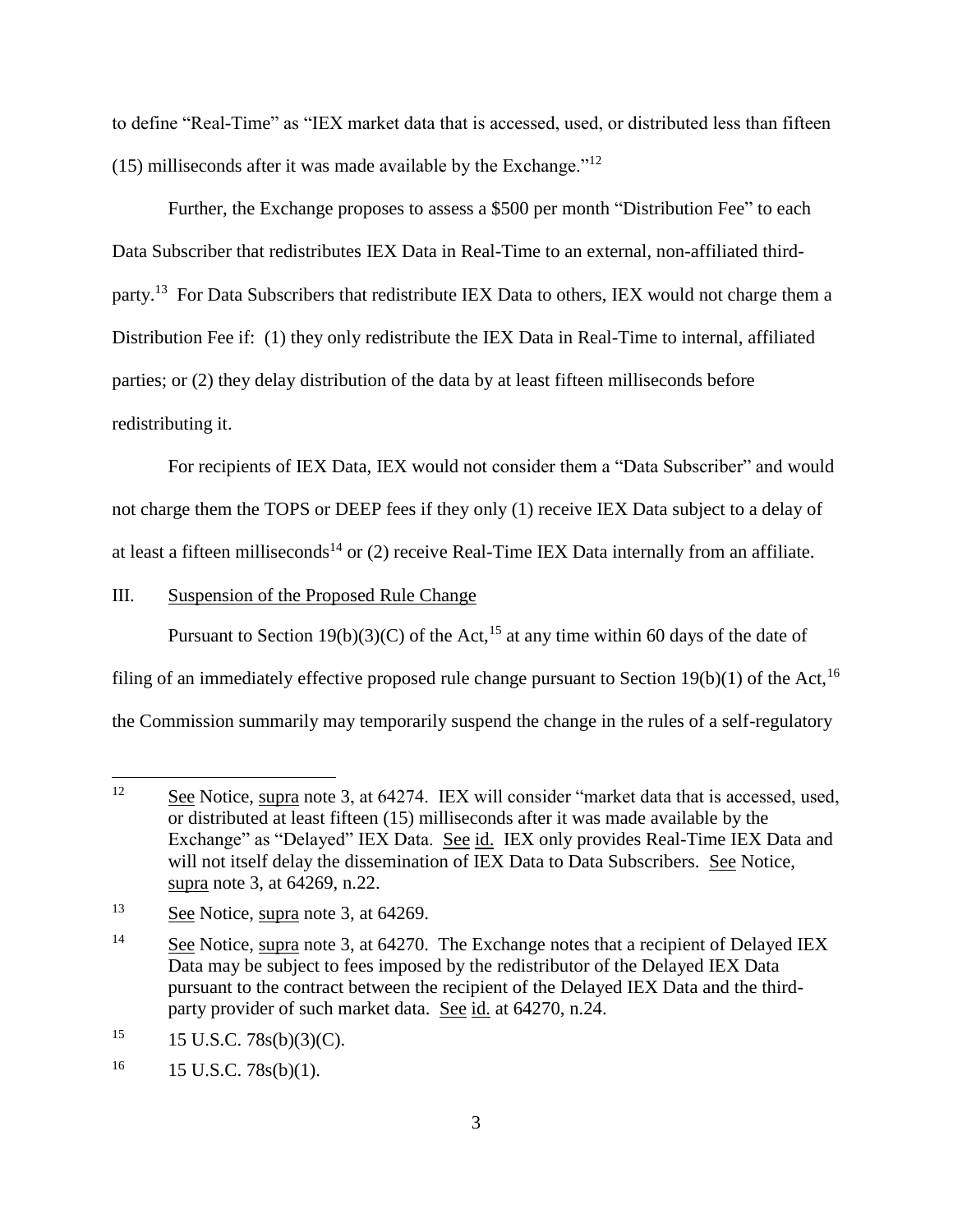organization ("SRO") if it appears to the Commission that such action is necessary or appropriate in the public interest, for the protection of investors, or otherwise in furtherance of the purposes of the Act. As described below, the Commission believes a temporary suspension of the proposed rule change is necessary and appropriate to allow for additional analysis of the proposed rule change's consistency with the Act and the rules thereunder.

In support of its proposed market data fees, the Exchange states "its belief that the fees each equities exchange charges for its proprietary market data are not subject to competitive forces"<sup>17</sup> and therefore has proposed fees that it believes are "fair and reasonable as a form of cost recovery plus the possibility of a reasonable return for IEX's aggregate costs of offering IEX Data to its Data Subscribers."<sup>18</sup> With respect to its proposed cost-based fees, IEX provides a summary of its annual market data infrastructure costs (\$2,483,644 for 2021), with a breakdown of selected line-item costs including direct costs, enhancement initiative costs, and personnel costs.<sup>19</sup> IEX states that its proposed fees are reasonable under the Act because they are "based both on the relative costs to IEX to generate TOPS and DEEP, as well as IEX's objective to make TOPS broadly available to a range of market participants including long-term investors."<sup>20</sup> IEX further asserts that its proposed fees "are reasonable because they are designed to generate annual revenue of approximately \$3.1 million (reflecting a 25% markup over costs),"<sup>21</sup> though IEX acknowledges a potential markup from "break even" or even below

<sup>17</sup> See Notice, supra note [3,](#page-0-0) at 64274.

<sup>18</sup> See Notice, supra note [3,](#page-0-0) at 64274.

<sup>&</sup>lt;sup>19</sup> See Notice, supra note [3,](#page-0-0) at 64271.

<sup>&</sup>lt;sup>20</sup> See Notice, supra note [3,](#page-0-0) at  $64274-75$ .

<sup>&</sup>lt;sup>21</sup> See Notice, supra note [3,](#page-0-0) at  $64275$ .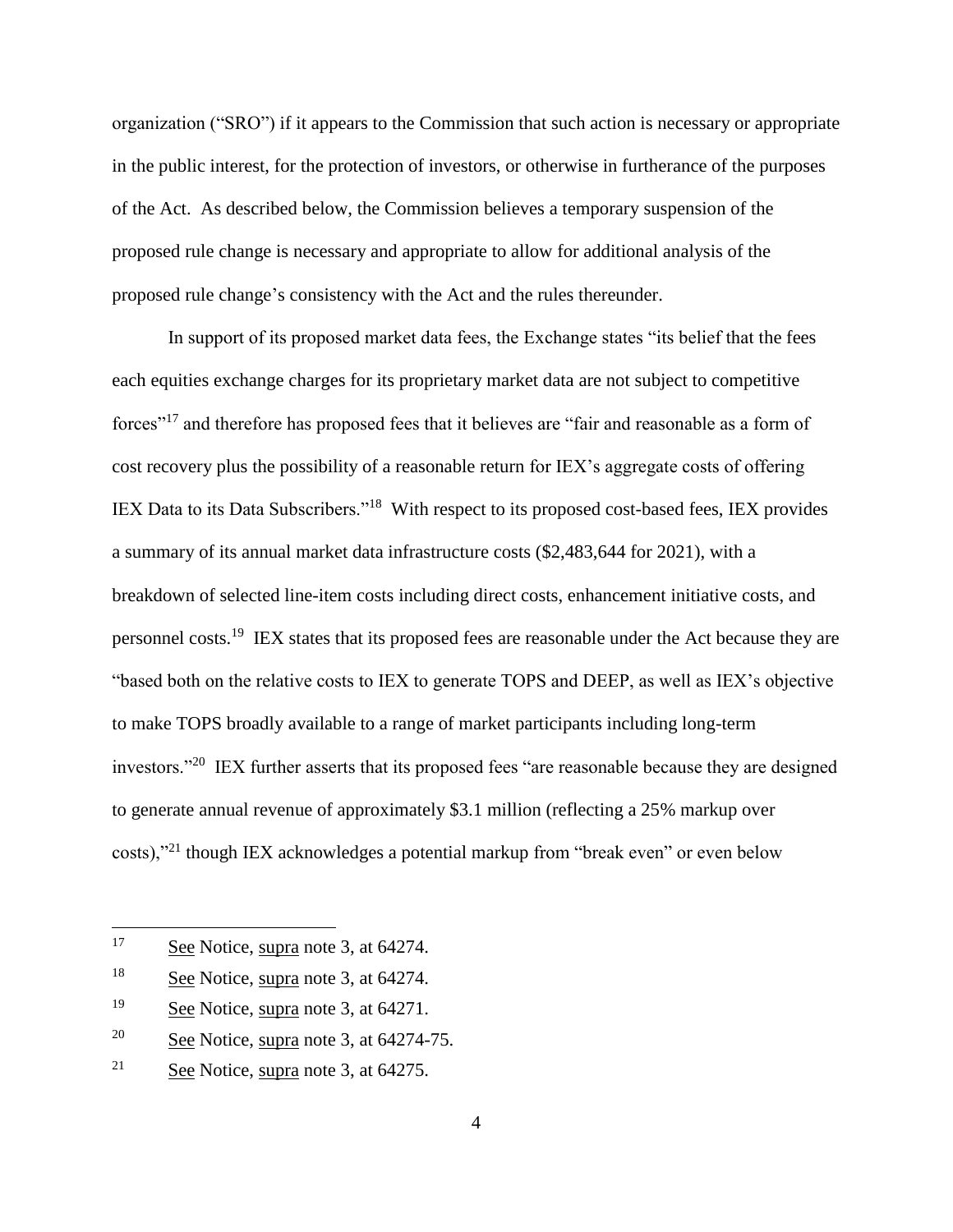aggregate costs to an aggregate markup of 95%, depending on the number of paying subscribers it ultimately will have.<sup>22</sup> IEX further states that it "is only charging Data Subscribers who use IEX Data in real time" and argues that its proposed fees "are significantly less than the fees charged by competing equities exchanges" and that its fee proposal "will not impose onerous audit requirements on Data Subscribers."<sup>23</sup>

When an Exchange files a proposed rule change with the Commission, including fee filings, it is required to provide a statement supporting the proposal's basis under the Act and the rules and regulations thereunder applicable to the exchange.<sup>24</sup> The instructions to Form 19b-4, on which exchanges file their proposed rule changes, specify that such statement "should be sufficiently detailed and specific to support a finding that the proposed rule change is consistent with [those] requirements."<sup>25</sup>

Section 6 of the Act, including Sections 6(b)(4), (5), and (8), requires, among other things, that the rules of an exchange: (1) provide for the equitable allocation of reasonable fees among members, issuers, and other persons using the exchange's facilities;  $^{26}$  (2) be designed to perfect the mechanism of a free and open market and a national market system and to protect investors and the public interest, and not be designed to permit unfair discrimination between

<sup>&</sup>lt;sup>22</sup> See Notice, supra note [3,](#page-0-0) at 64273.

<sup>23</sup> See Notice, supra note [3,](#page-0-0) at 64275.

<sup>&</sup>lt;sup>24</sup> See 17 CFR 240.19b-4 (General Instructions for Form 19b-4 – Information to be Included in the Complete Form – Item 3 entitled "Self-Regulatory Organization's Statement of the Purpose of, and Statutory Basis for, the Proposed Rule Change").

<sup>&</sup>lt;sup>25</sup> See id.

<sup>&</sup>lt;sup>26</sup> 15 U.S.C. 78 $f(b)(4)$ .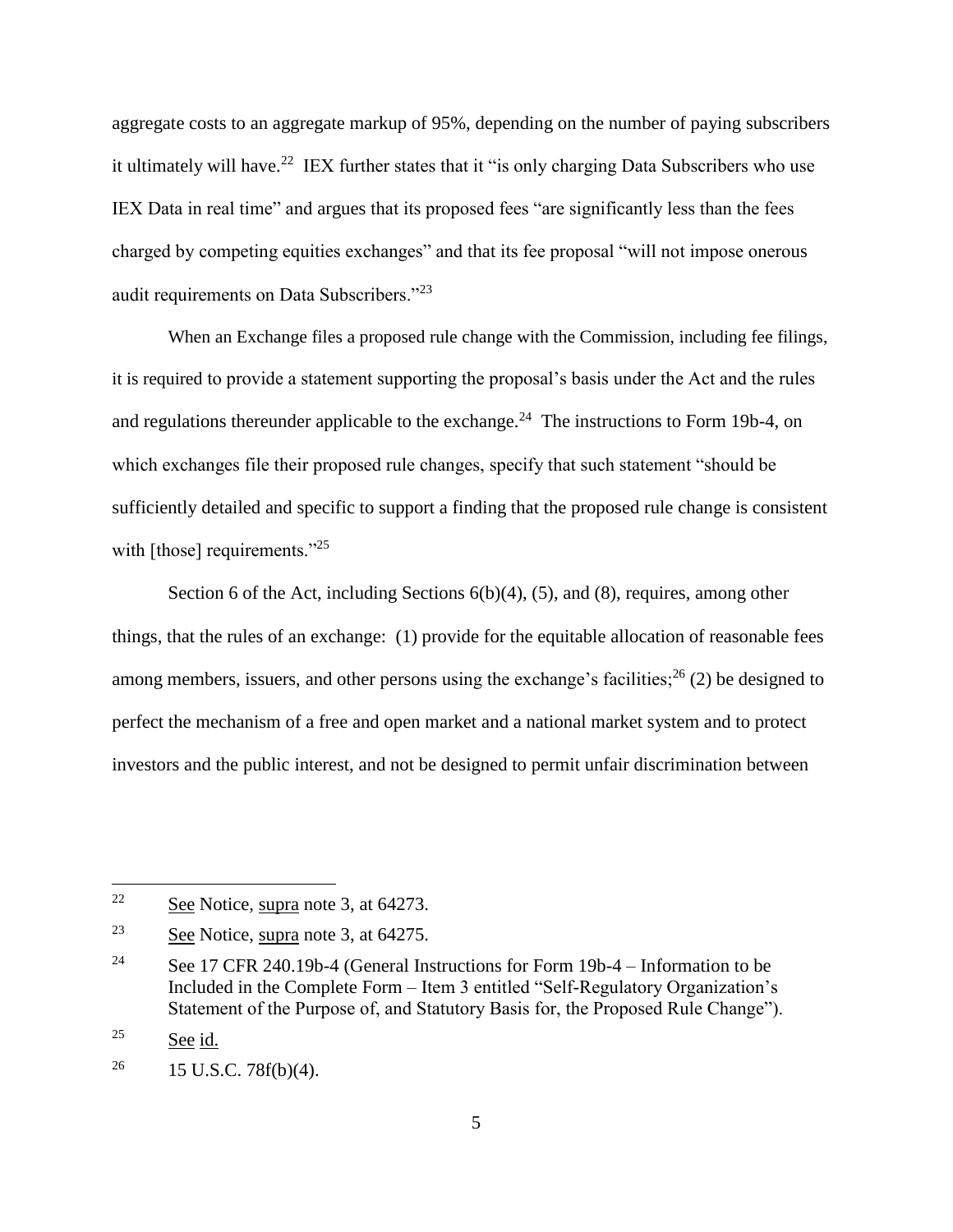customers, issuers, brokers, or dealers; $^{27}$  and (3) not impose any burden on competition not necessary or appropriate in furtherance of the purposes of the Act.<sup>28</sup>

In temporarily suspending the Exchange's proposed rule change, the Commission intends to further consider whether the proposed fees are consistent with the statutory requirements applicable to a national securities exchange under the Act. In particular, the Commission will consider whether the proposed rule change satisfies the standards under the Act and the rules thereunder requiring, among other things, that an exchange's rules provide for the equitable allocation of reasonable fees among members, issuers, and other persons using its facilities; are designed to perfect the mechanism of a free and open market and a national market system and to protect investors and the public interest, and are not designed to permit unfair discrimination between customers, issuers, brokers, or dealers; and do not impose any burden on competition not necessary or appropriate in furtherance of the purposes of the Act.<sup>29</sup>

Therefore, the Commission finds that it is appropriate in the public interest, for the protection of investors, and otherwise in furtherance of the purposes of the Act, to temporarily suspend the proposed rule change. $30$ 

IV. Proceedings to Determine Whether to Approve or Disapprove SR-IEX-2021-14 and

<sup>&</sup>lt;sup>27</sup> 15 U.S.C. 78 $f(b)(5)$ .

<sup>&</sup>lt;sup>28</sup> 15 U.S.C. 78 $f(b)(8)$ .

<sup>&</sup>lt;sup>29</sup> See 15 U.S.C. 78 $f(b)(4)$ , (5), and (8), respectively.

<sup>&</sup>lt;sup>30</sup> For purposes of temporarily suspending the proposed rule change, the Commission has considered the proposed rule's impact on efficiency, competition, and capital formation. See 15 U.S.C. 78c(f).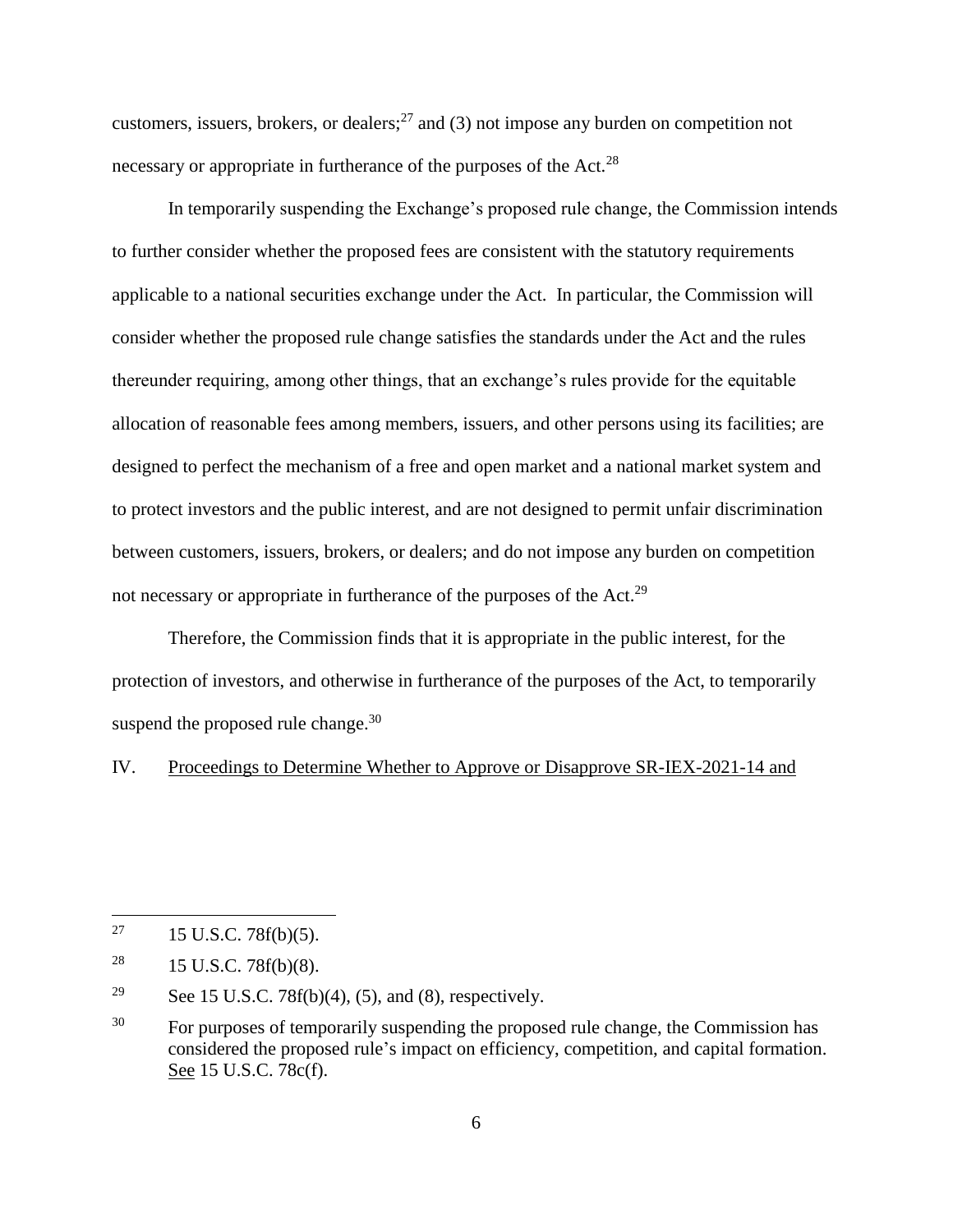### Grounds for Disapproval Under Consideration

In addition to temporarily suspending the proposal, the Commission also hereby institutes proceedings pursuant to Sections 19(b)(3)(C)<sup>31</sup> and 19(b)(2)(B)<sup>32</sup> of the Act to determine whether the proposed rule change should be approved or disapproved. Institution of such proceedings is appropriate at this time in view of the legal and policy issues raised by the proposed rule change. Institution of proceedings does not indicate that the Commission has reached any conclusions with respect to any of the issues involved. Rather, as described below, the Commission seeks and encourages interested persons to provide comments on the proposed rule change to inform the Commission's analysis of whether to approve or disapprove the proposed rule change.

Pursuant to Section 19(b)(2)(B) of the Act,<sup>33</sup> the Commission is providing notice of the grounds for possible disapproval under consideration. The Commission is instituting proceedings to allow for additional analysis of whether the Exchange has sufficiently demonstrated how the proposed rule change is consistent with Sections  $6(b)(4)$ ,  $34$   $6(b)(5)$ ,  $35$  and

 $31$  15 U.S.C. 78s(b)(3)(C). Once the Commission temporarily suspends a proposed rule change, Section  $19(b)(3)(C)$  of the Act requires that the Commission institute proceedings under Section 19(b)(2)(B) to determine whether a proposed rule change should be approved or disapproved.

 $32 \qquad 15 \text{ U.S.C. } 78\text{s(b)}(2)(\text{B}).$ 

<sup>&</sup>lt;sup>33</sup> 15 U.S.C. 78s(b)(2)(B). Section 19(b)(2)(B) of the Act also provides that proceedings to determine whether to disapprove a proposed rule change must be concluded within 180 days of the date of publication of notice of the filing of the proposed rule change. See id. The time for conclusion of the proceedings may be extended for up to 60 days if the Commission finds good cause for such extension and publishes its reasons for so finding, or if the exchange consents to the longer period. See id.

 $34$  15 U.S.C. 78f(b)(4).

 $35$  15 U.S.C. 78 $f(b)(5)$ .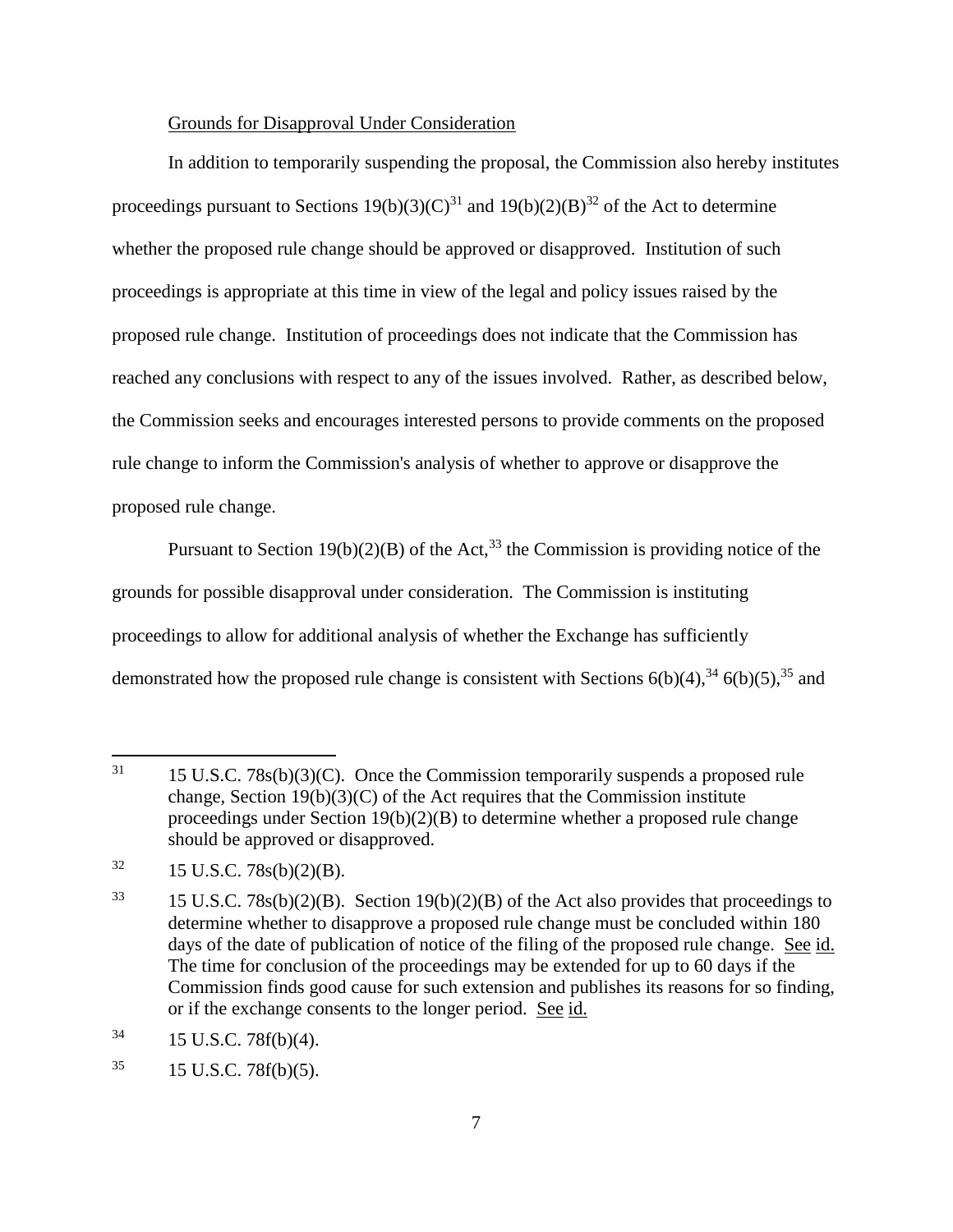$6(b)(8)^{36}$  of the Act. Section  $6(b)(4)$  of the Act requires that the rules of a national securities exchange provide for the equitable allocation of reasonable dues, fees, and other charges among its members and issuers and other persons using its facilities. Section 6(b)(5) of the Act requires that the rules of a national securities exchange be designed, among other things, to promote just and equitable principles of trade, to remove impediments to and perfect the mechanism of a free and open market and a national market system and, in general, to protect investors and the public interest, and not be designed to permit unfair discrimination between customers, issuers, brokers, or dealers. Section 6(b)(8) of the Act requires that the rules of a national securities exchange not impose any burden on competition that is not necessary or appropriate in furtherance of the purposes of the Act.

The Commission asks that commenters address the sufficiency of the Exchange's statements in support of the proposal, which are set forth in the Notice, in addition to any other comments they may wish to submit about the proposed rule change. In particular, the Commission seeks comment on the following aspects of the proposal and asks commenters to submit data where appropriate to support their views:

1. Cost Allocation. IEX states it "does not believe that exchange market data fees are constrained by competitive market forces,"<sup>37</sup> and that "each exchange has a natural monopoly over its own market data."<sup>38</sup> Consequently, for market data fee filings, IEX believes that exchanges "should meet very high standards of transparency to demonstrate why each new fee or fee increase meets the Exchange Act requirements"

<sup>36</sup> <sup>36</sup> 15 U.S.C. 78f(b)(8).

<sup>37</sup> Notice, supra note [3](#page-0-0) at 64272.

<sup>38</sup> Notice, supra note [3](#page-0-0) at 64269.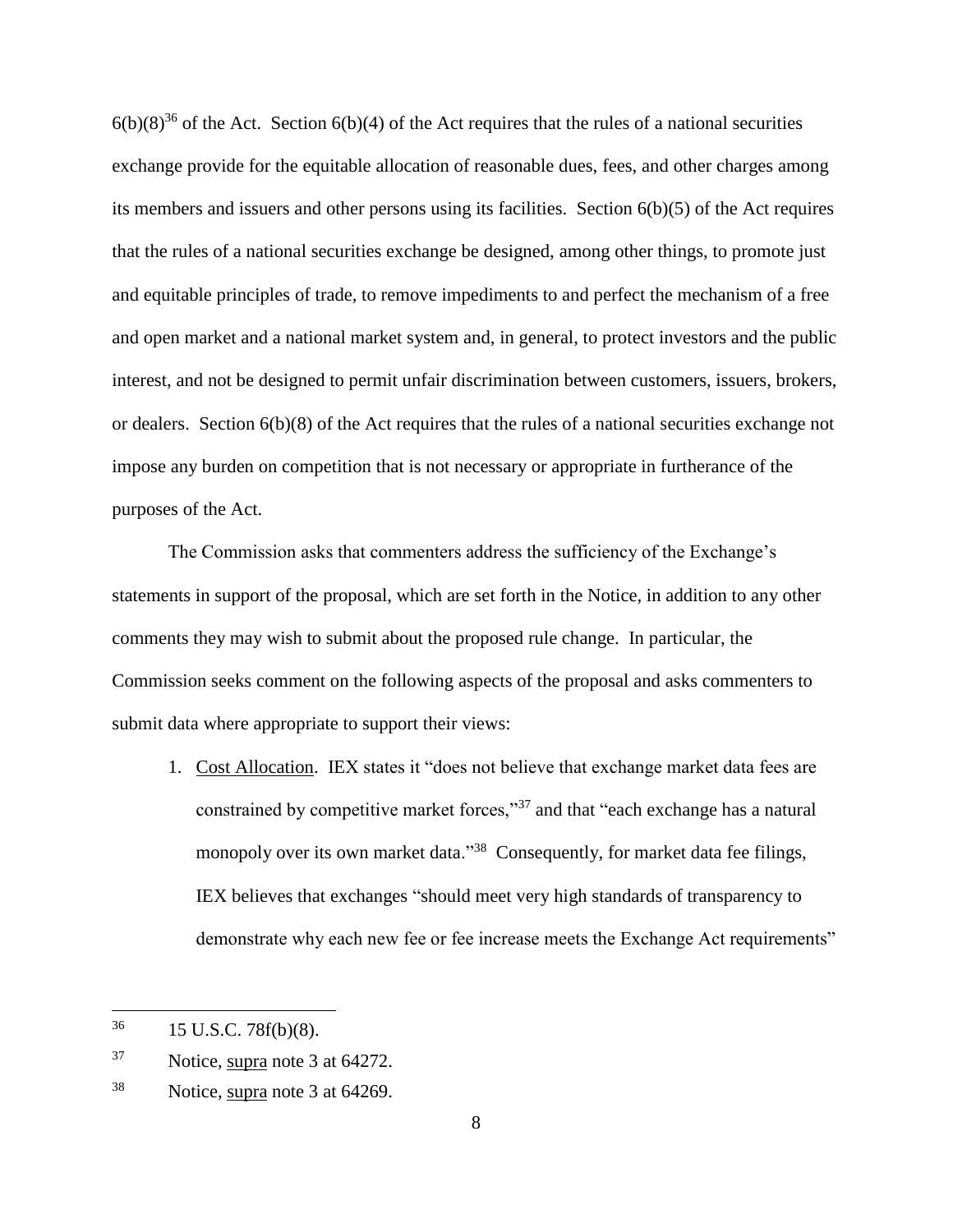and that "each exchange should demonstrate that these fees bear a reasonable relationship to its costs and reasonable business needs and that it is not taking unfair advantage of its unique position as the sole provider of its own proprietary market data."<sup>39</sup> In proposing its fees, IEX says it used a "cost-plus model" and "sought to determine such fees in a transparent way in relation to its own aggregate costs of providing the related service...."<sup>40</sup> IEX says it used a "conservative methodology (i.e., that strictly considers only those costs that are most clearly directly related to the production and distribution of IEX Data) to estimate such costs, as well as the relative costs of compiling the TOPS and DEEP feeds. . . "<sup>41</sup> and also considered its "objective to make TOPS broadly available to a range of market participants including long-term investors."<sup>42</sup> IEX summarizes its cost components according to (1) direct costs (servers, infrastructure, monitoring), (2) enhancement initiative costs (new functionality and capacity), and (3) personnel.<sup>43</sup> IEX asserts that direct costs are those that are specifically dedicated to IEX Data and that physical assets and software are valued at cost and depreciated over three years.<sup>44</sup> For direct costs, IEX notes that "servers included were limited to those specifically dedicated to IEX Data" and that "[a]ll physical assets and software, which also includes assets used for testing and

- $42$  Notice, supra note [3](#page-0-0) at 64274-75.
- <sup>43</sup> Notice, supra note [3](#page-0-0) at 64270-71.

<sup>39</sup> Notice, supra note [3](#page-0-0) at 64269.

 $^{40}$  Notice, supra note [3](#page-0-0) at 64269-70.

<sup>41</sup> Notice, supra note [3](#page-0-0) at 64270.

<sup>44</sup> Notice, supra note [3](#page-0-0) at 64271.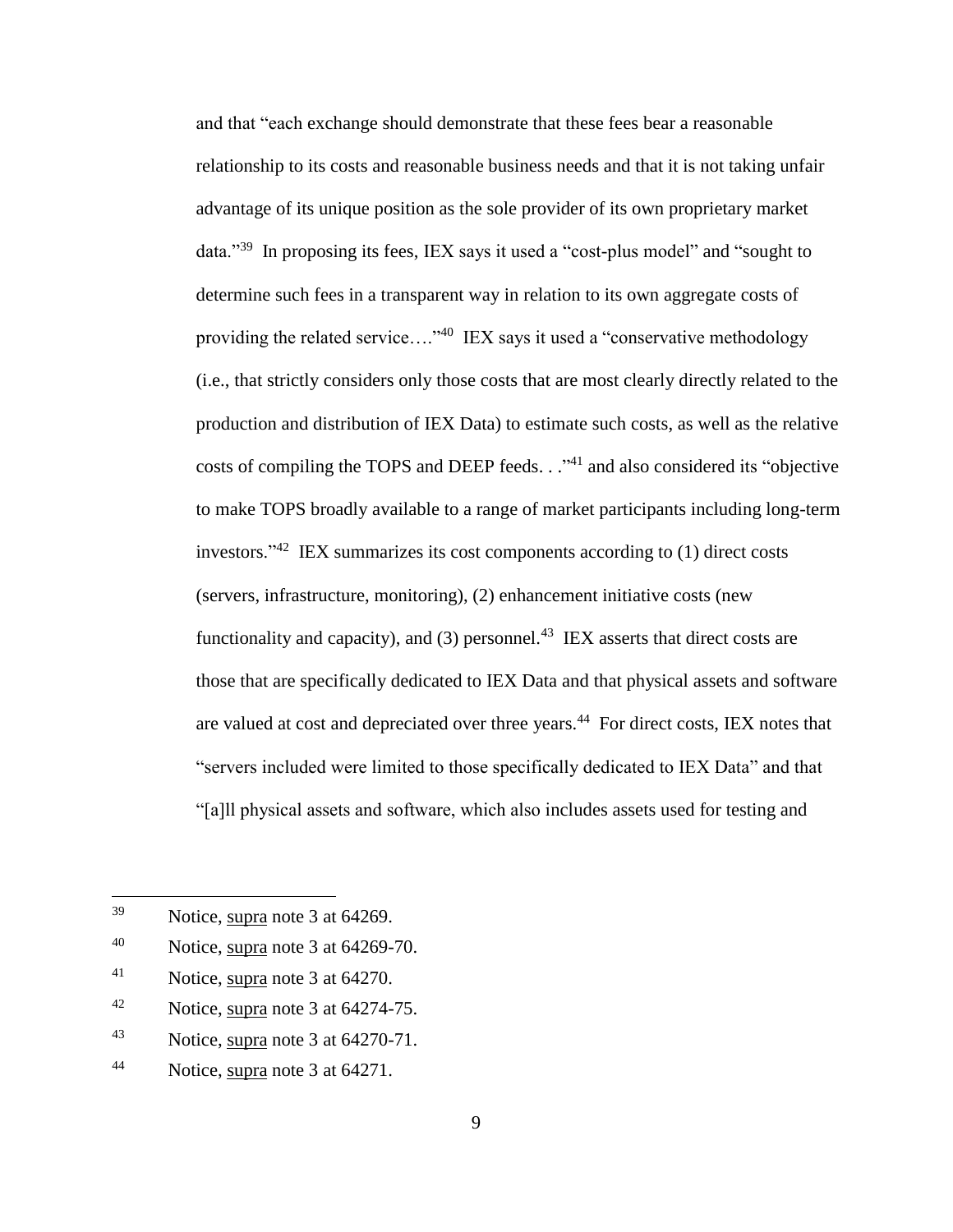monitoring of market data infrastructure, were valued at cost, and depreciated over three years."<sup>45</sup> Do commenters believe IEX has provided sufficient detail about the specific direct costs it has assigned to market data to justify its proposal? For enhancement initiative costs, IEX asserts that, though they are one-time costs, it expects to incur "annual enhancement costs on an ongoing basis" that "will be similar" to what it incurred in 2021.<sup>46</sup> Do commenters believe enhancement costs are sufficiently clear and defined? Further, do commenters expect costs (enhancement costs as well as all other costs) incurred in 2021 to be generally representative of an exchange's expected costs going forward (to the extent commenters consider 2021 to be an atypical year), or should an exchange present an estimated range of costs with an explanation of how profit margins could vary along with estimates costs? For personnel costs, IEX "calculated an allocation of employee time for employees whose functions include providing and maintaining IEX Data and/or the proprietary market data feeds used to transmit IEX Data, and used a blended rate of compensation reflecting salary, stock and bonus compensation, bonuses, benefits, payroll taxes, and  $401(k)$  matching contributions."<sup>47</sup> IEX estimates 6.15 FTEs who "work in support of compiling and disseminating IEX Data,"<sup>48</sup> but does not identify the department and job title of all employees it counted as "work[ing] in support of compiling and disseminating IEX Data" nor does it explain the methodology it used to determine

<sup>45</sup> Notice, supra note [3](#page-0-0) at 64271.

<sup>&</sup>lt;sup>46</sup> Notice, supra note [3](#page-0-0) at  $64270$ , n.31.

<sup>47</sup> Notice, supra note [3](#page-0-0) at 64271.

<sup>48</sup> Notice, supra note [3](#page-0-0) at 64271, n.33.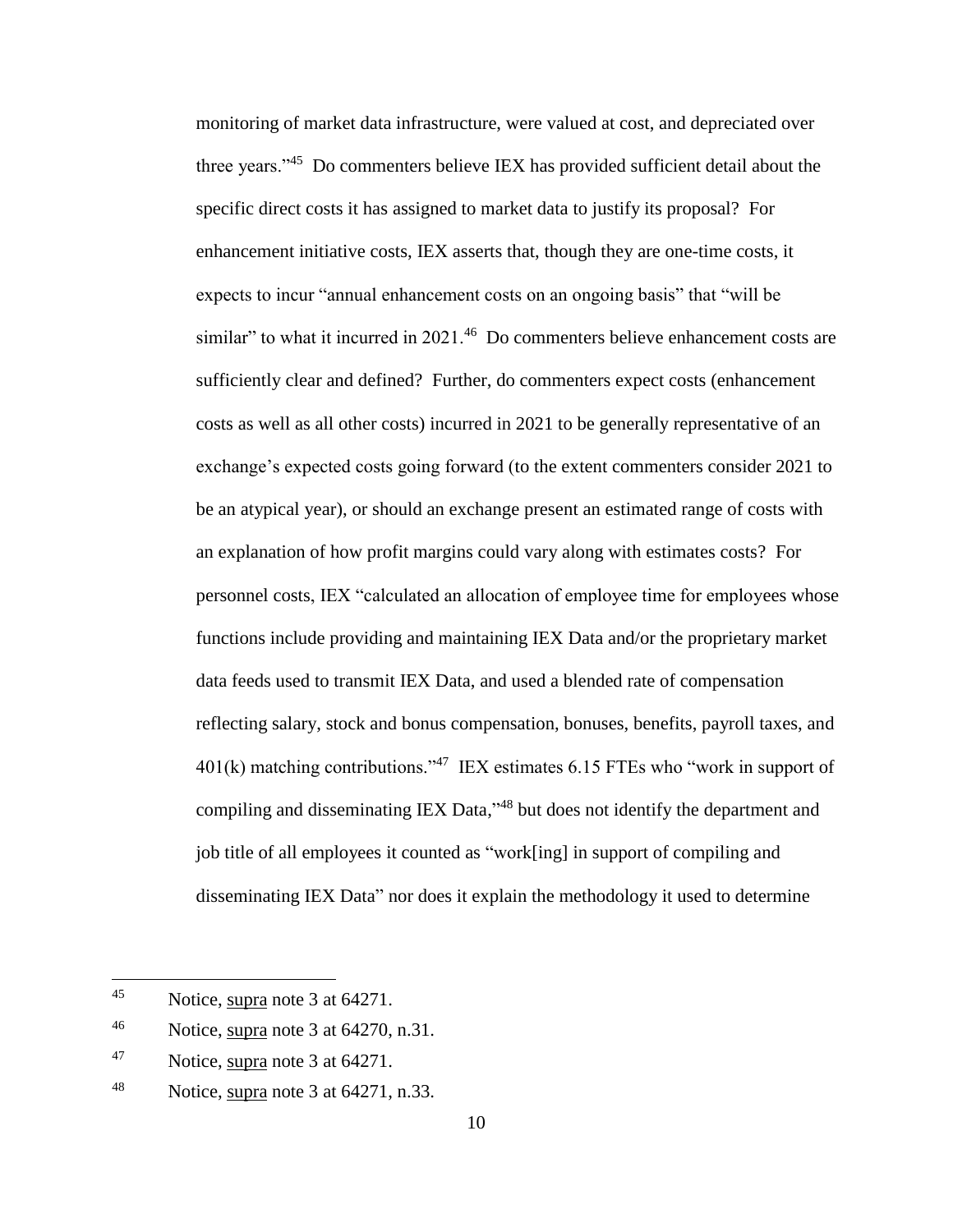how much of an employee's time is devoted to that specific activity (e.g., are finance, legal, HR, administrative personnel included in this estimate and what portion of their time did IEX count towards market data costs and why?). Further, IEX uses a "blended compensation rate… to determine the personnel costs associated with compiling and disseminating IEX Data,"<sup>49</sup> which includes salary, stock compensation, annual cash bonus, benefits, payroll taxes, and 401(k) matching contributions.<sup>50</sup> Do commenters believe those are appropriate criteria? In particular, would it be appropriate to include stock compensation and annual cash bonuses in a blended compensation rate for purposes of assessing market data costs if those items are based on an exchange's overall profitability or performance and not the individual employee's performance (and thus not directly attributable to market data)? Across all of these costs, what are commenters' views on whether the Exchange has provided sufficient detail on the elements that go into its market data costs, including how it allocated and attributed shared costs to market data expenses, to permit an independent review of its costs and meaningfully assess the reasonableness of purported cost-based fees and the corresponding profit margin thereon?

2. TOPS versus DEEP. IEX states that its proposed market data fee structure is "designed to make real time access to IEX's top of book widely available to a broad base of market participants" and, to accomplish that goal, IEX "proposes to allocate its cost plus structure so that TOPS is materially more affordable than DEEP." IEX

<sup>&</sup>lt;sup>49</sup> Notice, supra note [3](#page-0-0) at  $64271$ , n.33.

<sup>50</sup> See, e.g., Cost Study at 3.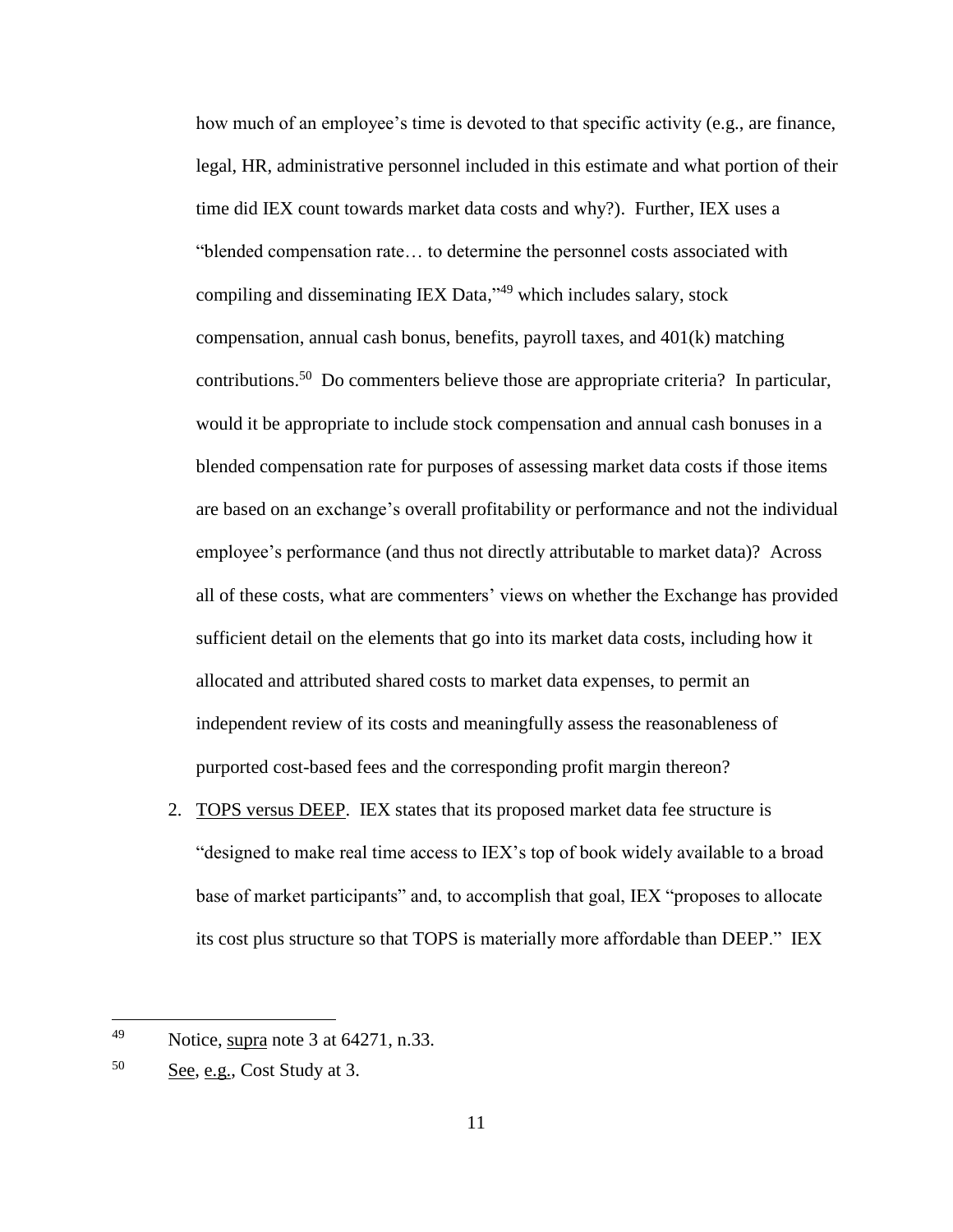notes that "because it contains multiple price levels, DEEP requires more processing (and related costs) for IEX to generate than TOPS."<sup>51</sup> As proposed, DEEP  $(\$2,500)$  is five times more expensive than TOPS (\$500). However, IEX does not assert in its filing that DEEP is five times more costly for it to produce than TOPS, nor does IEX present its separate costs to produce DEEP and TOPS individually. Rather, IEX appears to be subsidizing TOPS, though it has not presented a cost-based explanation for how it is doing so or explained the extent to which it is subsidizing TOPS through the proposed fees for DEEP or some other source of revenue. Do commenters believe that the price difference between TOPS and DEEP is consistent with IEX's assertions that it set the level of its proposed fees "in relation to its own aggregate costs of providing the related service..."<sup>52</sup> and according to the "relative costs of compiling the TOPS and DEEP feeds?"<sup>53</sup> Do commenters believe that IEX should provide more detail about the types of market participants that subscribe to TOPS and DEEP in order to assess, among other things, IEX's statement that "fees also do not depend on any distinctions between Members, customers, broker-dealers, or any other entity, because they are solely determined by the individual Data Subscriber's business needs?"<sup>54</sup>

3. Subscribers. IEX acknowledges that imposing a fee on the proprietary market data it previously offered for free may cause some of its current market data subscribers to

<sup>51</sup> Notice, supra note [3](#page-0-0) at 64270.

<sup>52</sup> Notice, supra note [3](#page-0-0) at 64269.

<sup>53</sup> Notice, supra note [3](#page-0-0) at 64270.

<sup>54</sup> Notice, supra note [3](#page-0-0) at 64275.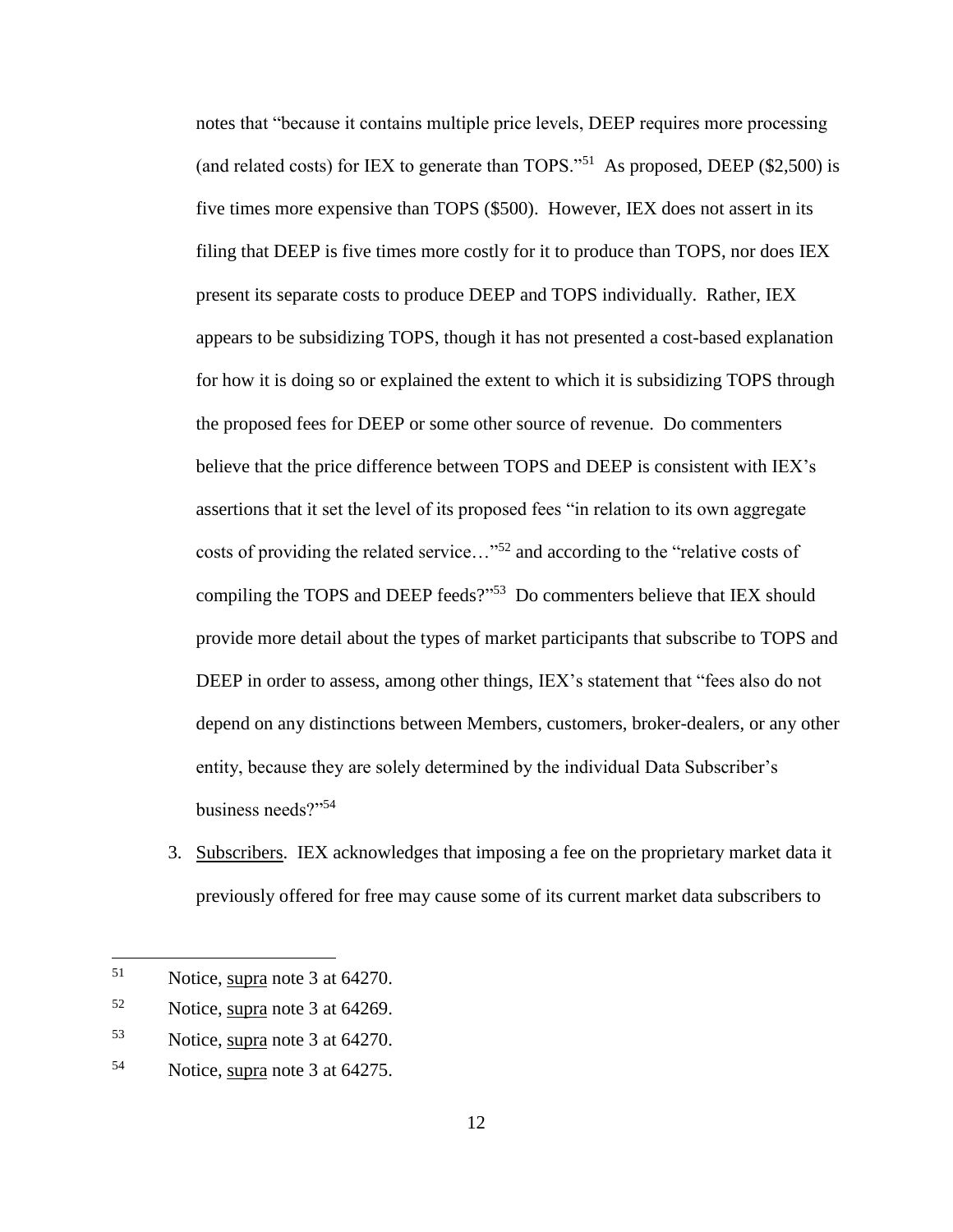terminate or modify their current subscriptions.<sup>55</sup> Specifically, IEX says it "currently has 70 Data Subscribers who it believes are individuals and expects that most, if not all, of the individual Data Subscribers will terminate their subscriptions for IEX Data" once IEX charges for Real-Time data (though "if they choose to continue to receive IEX Data, [they] can opt to receive Delayed IEX Data from a third-party vendor or through HIST").<sup>56</sup> IEX says (without providing supporting numbers) that the "remaining, non-individual, Data Subscribers are made up of approximately onethird IEX Members, one-third professional market participants that are not IEX Members (e.g., hedge funds and broker-dealers), and one-third data vendors" and "[b]ased on IEX's general understanding of many of its current Data Subscribers' business models, IEX projects at least half of the data vendors will retain all of their existing subscriptions for IEX Data while the others may cancel their real-time data subscriptions, and also anticipates that several Members and non-Members will cancel their real-time data subscriptions for either TOPS, DEEP, or both."<sup>57</sup> IEX did not offer any further explanation of its basis for these projections. For example, how many non-individual Data Subscribers does IEX have that subscribe to each of TOPS, DEEP, or TOPS and DEEP, and on what basis does IEX estimate they will alter their current subscriptions? Has IEX received any verbal or written indication of such subscribers' likely intent? Do commenters believe IEX has provided sufficient information regarding its current market data subscriber base as well as sufficient

 $\frac{55}{25}$  See Notice, supra note [3](#page-0-0) at 64273 (discussing IEX's projections regarding how fees are likely to impact IEX market data subscriptions).

<sup>56</sup> Notice, supra note [3](#page-0-0) at 64273.

<sup>57</sup> See id.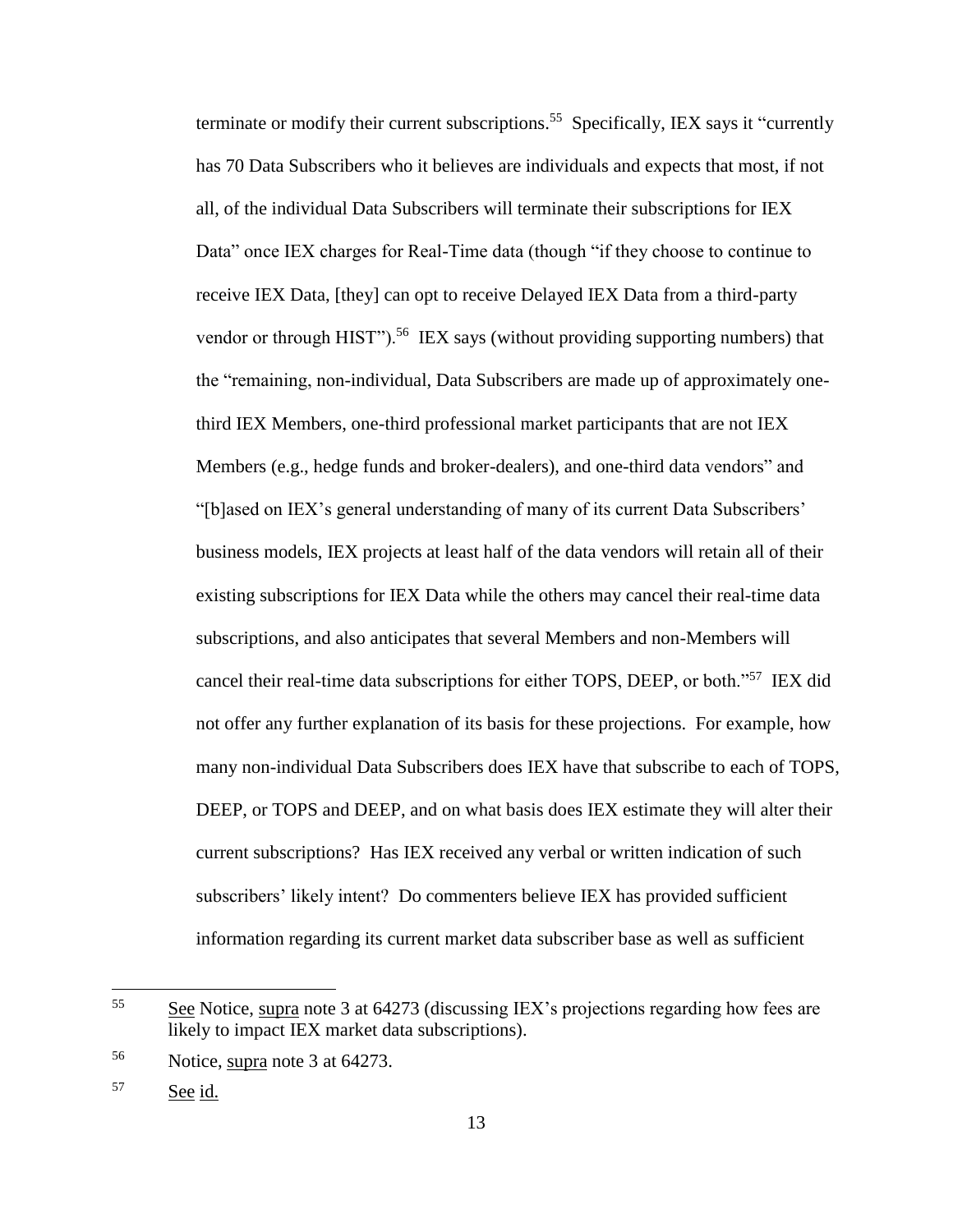information to support its projections regarding what types of current subscribers (i.e., individuals, vendors, members, and non-members) may terminate or modify their current subscriptions and why? Do commenters believe that additional detail on estimated subscribers to TOPS, DEEP, or TOPS and DEEP is necessary and useful to assess the Exchange's estimated profit margin on market data?

4. Profit Margin Range. IEX states that its proposed fee structure is "designed to recoup its costs and limit any revenue in excess of cost to an amount that represents no more than what IEX believes is a reasonable rate of return over such costs."<sup>58</sup> Depending on how many paying subscribers IEX will have once the fees take effect, IEX projects that the proposed market data fees will generate revenue of up to 95% above cost, though it has targeted and projects a 25% return over costs based on its estimate of subscribers. 59 IEX attributes the wide range to its inability to know beforehand who will subscribe to TOPS or DEEP (or both or neither). If IEX is incorrect and all people that currently obtain IEX Data (for free) keep that data and pay the fee, IEX estimates it could generate revenue of 95% above cost. On the other hand, IEX also acknowledges that "revenues could range from 'break even' (or even below aggregate costs)" if its projections are incorrect. $60$  However, IEX does not specify the circumstances under which it would receive zero or negative profit margins or the likelihood of that occurring. Further, IEX does not specifically explain why it believes that profit margins of up to 95% are appropriate nor does it provide an

<sup>58</sup> Notice, supra note [3](#page-0-0) at 64271.

<sup>59</sup> Notice, supra note [3](#page-0-0) at 64273.

 $60$  Notice, supra note 3 at 64273.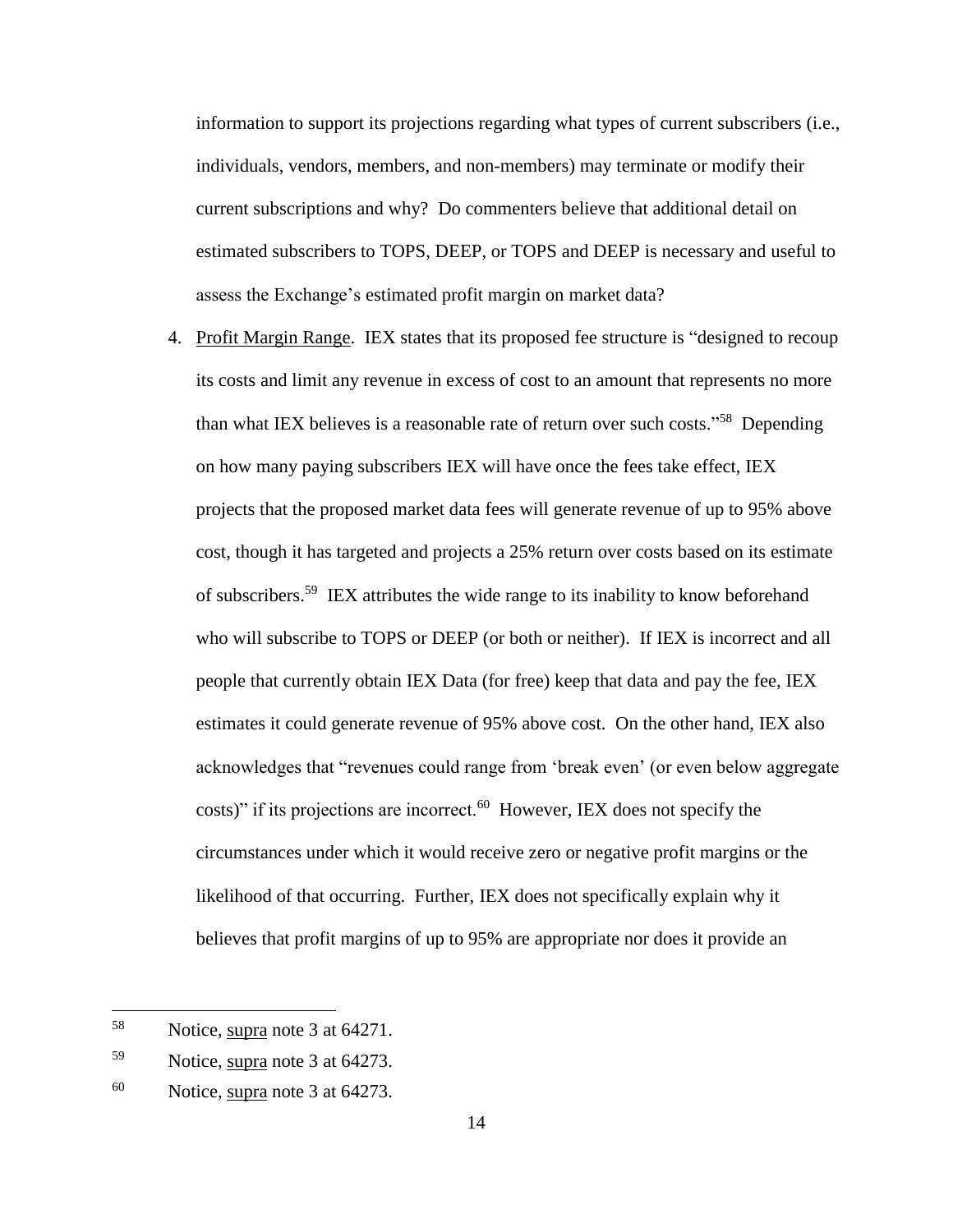argument to support a finding that fees within that range would be reasonable under the Act. Do commenters find IEX's projected range to be appropriately narrow for a cost-based fee filing, or should IEX provide a more detailed and precise estimate in order to facilitate consideration of whether the proposed fees are reasonable and equitably allocated? Do commenters believe that the top-end of the range (95%) would constitute a reasonable rate of return over cost for proprietary market data?

5. Reasonable Rate of Return. IEX believes that a 95% return "is unlikely" and "is targeting a return of 25% over its costs<sup>"61</sup> because "market participants that do not need real-time data will have the option to receive Delayed IEX Data (at a minimal delay of only 15 milliseconds) in lieu of real-time data, without paying a fee to IEX."<sup>62</sup> IEX states that its proposed fees are reasonable because, among other things, "IEX is only charging Data Subscribers who use IEX Data in real time" and the fees "are significantly less than the fees charged by competing equities exchanges...."<sup>63</sup> If IEX's subscriber estimates are correct, do commenters agree with IEX that its targeted 25% profit margin would constitute a reasonable rate of return over cost for proprietary market data? If not, what would commenters consider to be a reasonable rate of return for proprietary market data fees? The rate of return is dependent on the accuracy of the cost allocations which, if inflated (intentionally or unintentionally), may render the projected profit margin meaningless. What are commenters' views regarding what factors should be considered in determining what constitutes a

<sup>61</sup> Notice, supra note [3](#page-0-0) at 64271.

<sup>62</sup> Notice, supra note [3](#page-0-0) at 64272.

<sup>63</sup> Notice, supra note [3](#page-0-0) at 64275.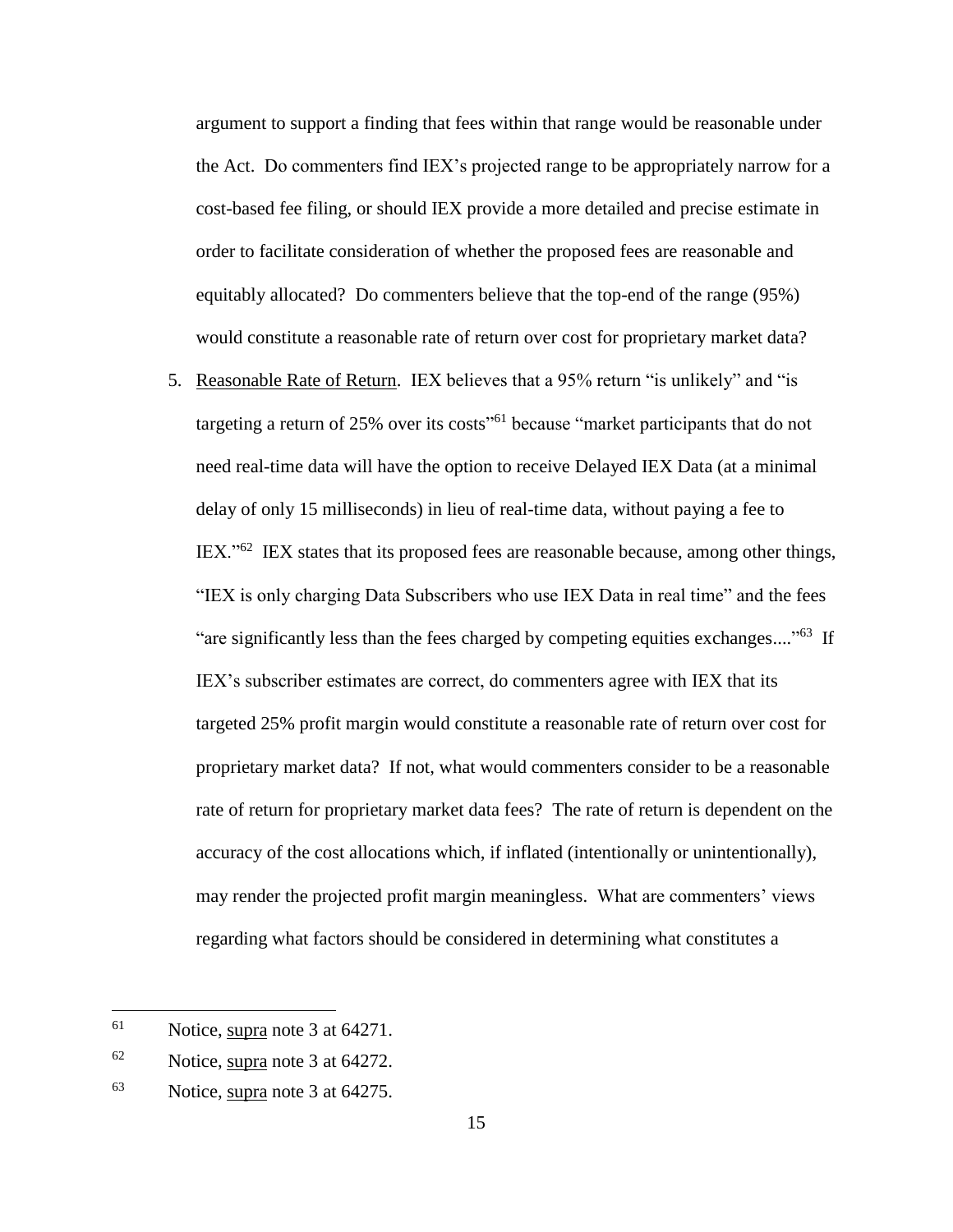reasonable rate of return for proprietary market data fees?

- 6. Periodic Reevaluation. IEX represented that "[i]f the revenue IEX receives from the proposed fees materially deviates from IEX's projections described herein, IEX will assess whether it is appropriate to make a rule filing pursuant to Section 19(b) of the Act to increase or decrease the fees accordingly."<sup>64</sup> In light of the impact that the number of subscribers has on market data profit margins (because market data costs do not necessarily linearly change as the number of subscribers increase or decrease), what are commenters' views on the need for exchanges to commit to reevaluate, on an ongoing and periodic basis, their cost-based proprietary market data fees to ensure that they stay in line with their stated profitability target and do not become unreasonable over time, for example, by failing to adjust for efficiency gains, cost increases or decreases, and changes in subscribers? How formal should that process be, how often should that reevaluation occur, and what metrics and thresholds should be considered? How soon after a new market data fee change is implemented should an exchange assess whether its subscriber estimates were accurate and at what threshold should an exchange commit to file a fee change if its estimates were inaccurate? Should an initial review take place within the first 30 days after a proprietary market data fee becomes operative?
- 7. Real-Time. IEX is only proposing to assess fees for market data that is made available in "Real-Time." The Exchange is proposing to define "Real-Time" market data as IEX market data that is accessed, used, or distributed less than fifteen milliseconds after it was made available by the Exchange. IEX states that it "sought

 $^{64}$  Notice, supra note [3](#page-0-0) at 64271, n.44.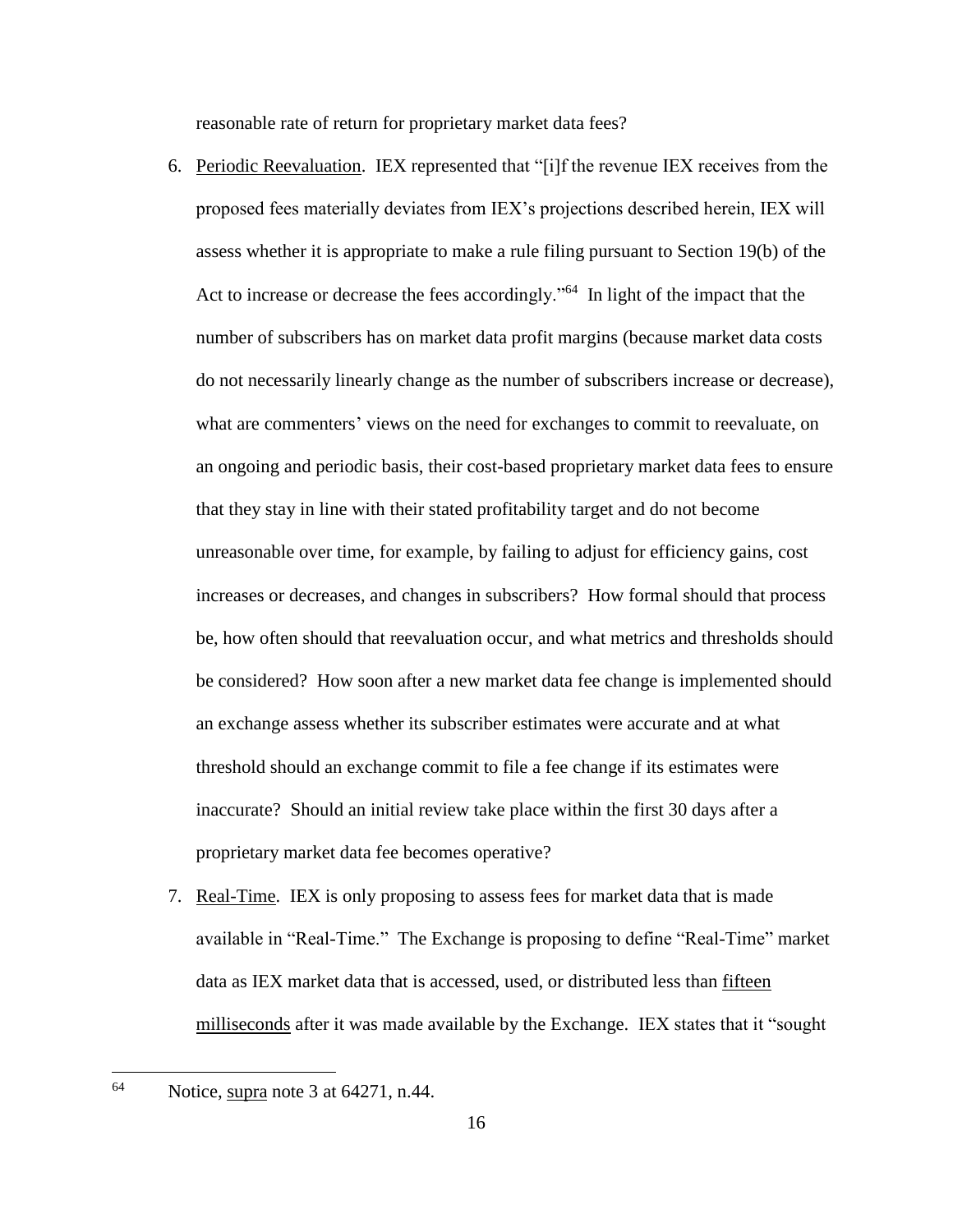informal feedback from Members and other Data Subscribers" and, "[b]ased upon that informal feedback, IEX believes that most, if not all, non-electronic trading desks would be able to continue to use IEX Data if it was received subject to at least a fifteen-millisecond delay."<sup>65</sup> What are commenters' views on this threshold and whether this definition accurately reflects and correlates to IEX's assertion that "it is the very demand for real-time, low latency data that drives much of the costs associated with creating and distributing" such data?<sup>66</sup> Do commenters agree with IEX's statement that "most, if not all, non-electronic trading desks would be able to continue to use IEX Data if it was received subject to at least a fifteen-millisecond delay," and that (conversely) electronic trading desks that need IEX Data for trading purposes require the data to have less than a 15 millisecond delay?<sup>67</sup> Similarly, do commenters agree with IEX's statement that a fifteen-millisecond delay is "a time frame that is usable for most trading purposes" (i.e., does usefulness to "nonelectronic trading desks" cover "most trading purposes"), while the fifteen-minute delay offered by other exchanges "makes the data stale for any subscribers using the data to make trading decisions"?<sup>68</sup>

8. Distribution Fee. IEX proposes a \$500 redistribution fee because "[e]nabling redistribution in real time adds to IEX's administrative expenses related to the need to identify and track the recipients of IEX Data."<sup>69</sup> IEX does not, however, provide any

<sup>65</sup> Notice, supra note [3](#page-0-0) at 64273.

<sup>66</sup> Notice, supra note [3](#page-0-0) at 64270.

<sup>67</sup> Notice, supra note [3](#page-0-0) at 64273.

<sup>68</sup> Notice, supra note [3](#page-0-0) at 64275.

<sup>69</sup> Notice, supra note [3](#page-0-0) at 64270.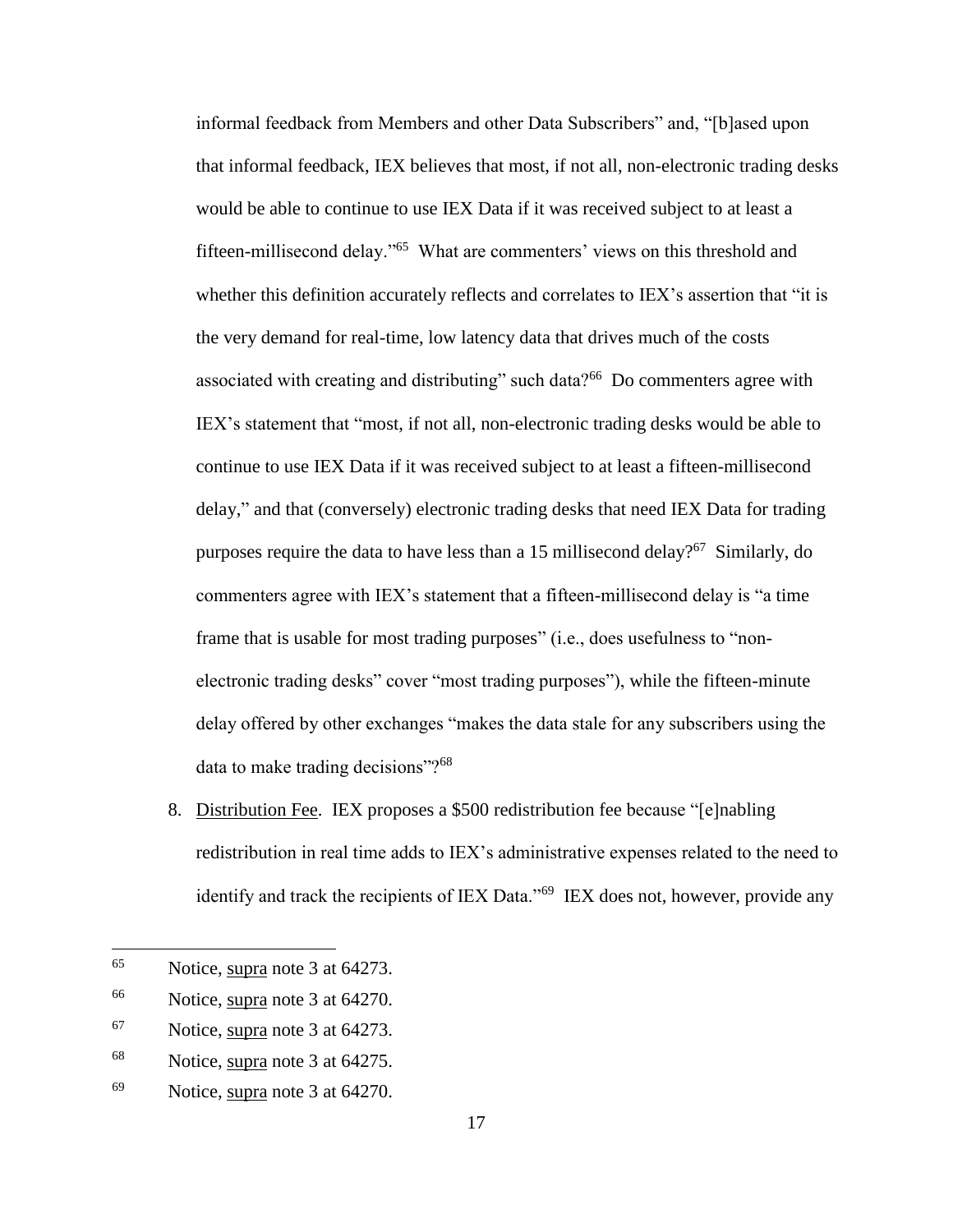estimate of such administrative expenses, nor does it mention its targeted profit margin on the proposed Distribution Fee. IEX also justifies the proposed Distribution Fee by noting that "if it allowed Data Subscribers to redistribute IEX Data in real time without any additional fees, it could enable Data Subscribers to circumvent IEX's fees for providing IEX Data, which would conflict with IEX's objective to recover its costs of producing IEX Data."<sup>70</sup> IEX does not explain how the proposed Distribution Fee would discourage Data Subscribers from circumventing the TOPS and/or DEEP fees. What are commenters' views on the adequacy of the information IEX provides regarding its proposed Distribution Fee?

9. Delayed IEX Data. IEX does not propose to itself directly offer Delayed IEX Data, nor does it propose to charge persons that access, receive, or distribute Delayed IEX Data from third parties. IEX states that its proposal will continue "to allow market participants to access IEX Data free of charge if they can wait at least fifteen milliseconds to receive it"<sup>71</sup> but acknowledges that "[d]istributors of Delayed IEX Data may charge a fee for the data, but that fee is not payable to  $IEX.^{372}$  What do commenters think will be the end costs to consumers of Delayed IEX Data? While IEX itself will not charge for Delayed IEX Data, do commenters think there is sufficient competition among data vendors such that market participants will have access to Delayed IEX Data for a reasonable fee?

10. Sharing with Affiliates. In an example discussing the other exchanges that charge for

<sup>70</sup> Notice, supra note [3](#page-0-0) at 64270.

 $71$  Notice, supra note [3](#page-0-0) at 64275.

 $72$  Notice, supra note [3](#page-0-0) at 64276, n.75.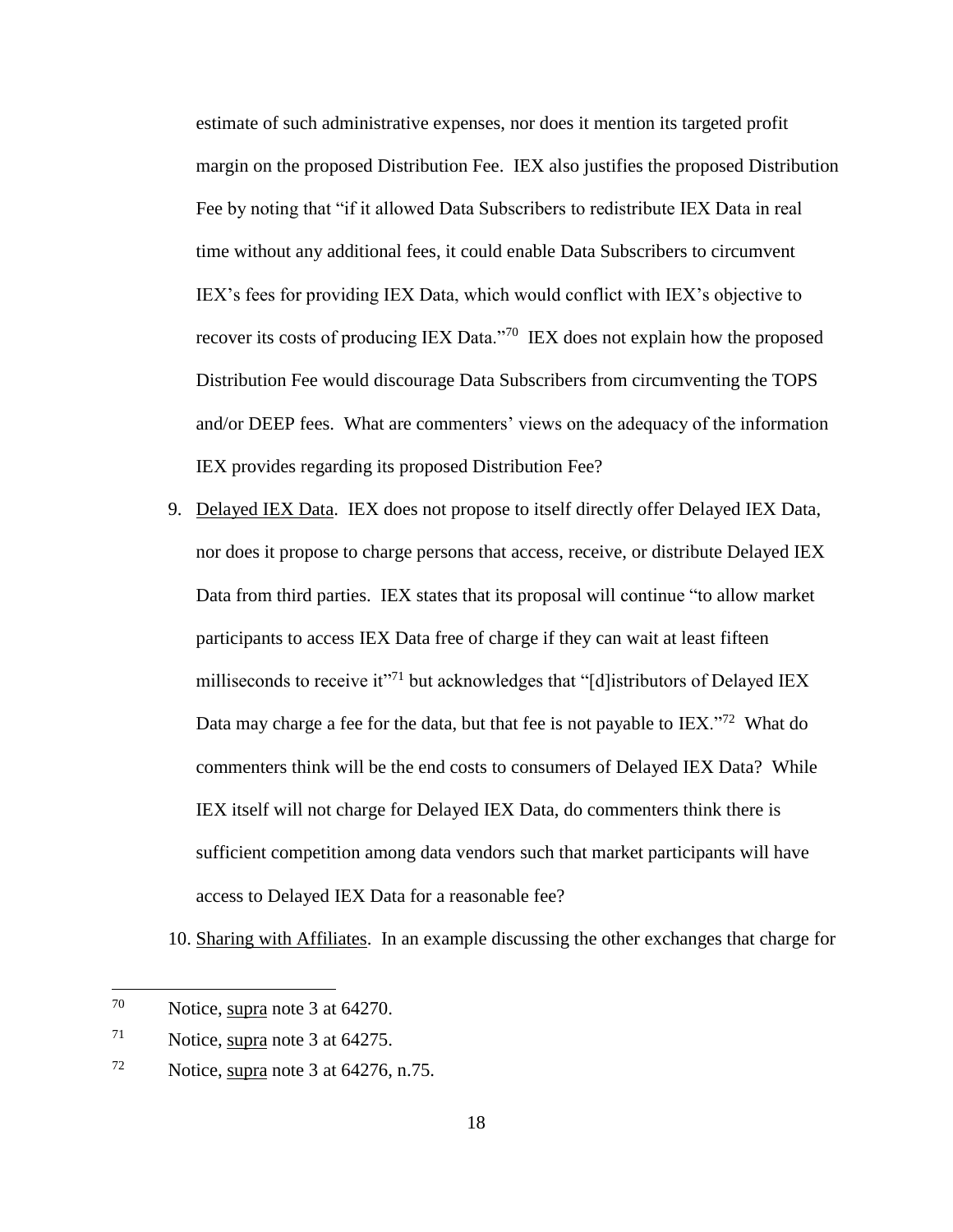proprietary market data, IEX explains that "the aggregate monthly cost for those 11 equity exchanges [to obtain IEX Data] would be \$3,000 per exchange family."<sup>73</sup> That statement, however, appears to be inconsistent with the rule text and the proposed definition of Data Subscriber. Specifically, IEX's proposed rule text defines "Data Subscriber" as "any natural person or entity that receives Real-Time IEX market data either directly from the Exchange or from another Data Subscriber."<sup>74</sup> Further, it states that each Data Subscriber "must enter into a Data Subscriber Agreement with IEX in order to receive Real-Time IEX market data $175$  as well as pay the applicable fee. Yet, IEX's example of affiliated exchanges states that an exchange family would only be assessed \$3,000 in fees (i.e., \$2,500 for DEEP and \$500 for TOPS), despite the fact that each exchange within a family would independently meet the proposed definition of Data Subscriber. IEX's filing appears incomplete with respect to how the proposed fees would apply in the case of internal sharing of TOPS and/or DEEP with an affiliate.

Under the Commission's Rules of Practice, the "burden to demonstrate that a proposed rule change is consistent with the [Act] and the rules and regulations issued thereunder . . . is on the [SRO] that proposed the rule change. $176$  The description of a proposed rule change, its purpose and operation, its effect, and a legal analysis of its consistency with applicable requirements must all be sufficiently detailed and specific to support an affirmative Commission

<sup>73</sup> Notice, supra note [3](#page-0-0) at 64272.

<sup>74</sup> Notice, supra note [3](#page-0-0) at 64274.

<sup>75</sup> See id.

<sup>&</sup>lt;sup>76</sup> Rule 700(b)(3), Commission Rules of Practice, 17 CFR 201.700(b)(3).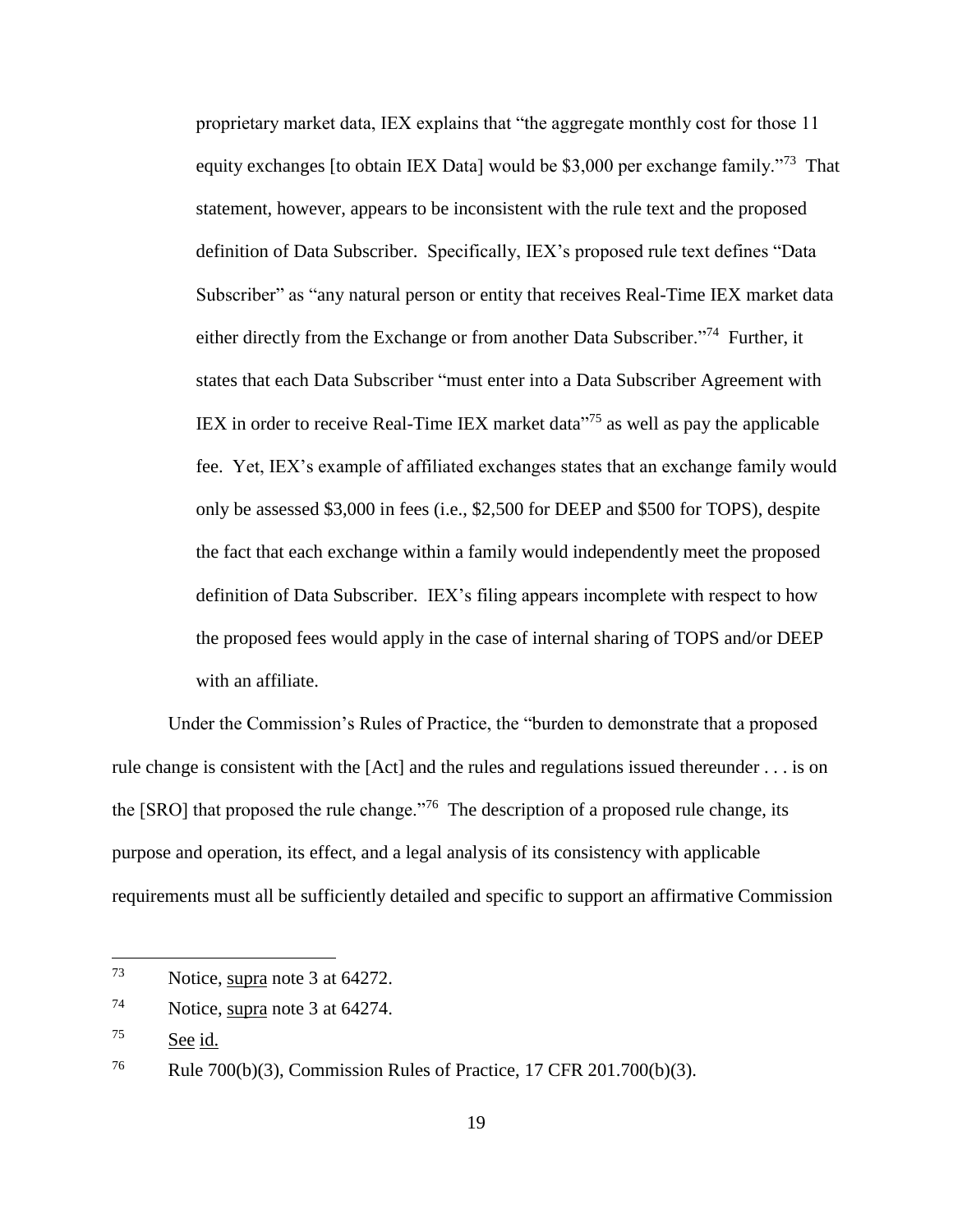finding,<sup>77</sup> and any failure of an SRO to provide this information may result in the Commission not having a sufficient basis to make an affirmative finding that a proposed rule change is consistent with the Act and the applicable rules and regulations.<sup>78</sup> Moreover, "unquestioning reliance" on an SRO's representations in a proposed rule change would not be sufficient to justify Commission approval of a proposed rule change.<sup>79</sup>

The Commission believes it is appropriate to institute proceedings to allow for additional consideration and comment on the issues raised herein, including as to whether the proposed fees are consistent with the Act, any potential comments or supplemental information provided by the Exchange, and any additional independent analysis by the Commission.

#### V. Request for Written Comments

The Commission requests that interested persons provide written submissions of their views, data, and arguments with respect to the concerns and issues identified above, as well as any other relevant concerns. In particular, the Commission invites the written views of interested persons concerning whether the proposal is consistent with Sections 6(b)(4), 6(b)(5), and 6(b)(8), or any other provision of the Act, or the rules and regulations thereunder. The Commission asks that commenters address the sufficiency and merit of the Exchange's statements in support of the proposal, in addition to any other comments they may wish to submit about the proposed rule change. Although there do not appear to be any issues relevant to approval or disapproval that

<sup>77</sup> See id.

<sup>78</sup> See id.

<sup>79</sup> See Susquehanna Int'l Group, LLP v. Securities and Exchange Commission, 866 F.3d 442, 446-47 (D.C. Cir. 2017) (rejecting the Commission's reliance on an SRO's own determinations without sufficient evidence of the basis for such determinations).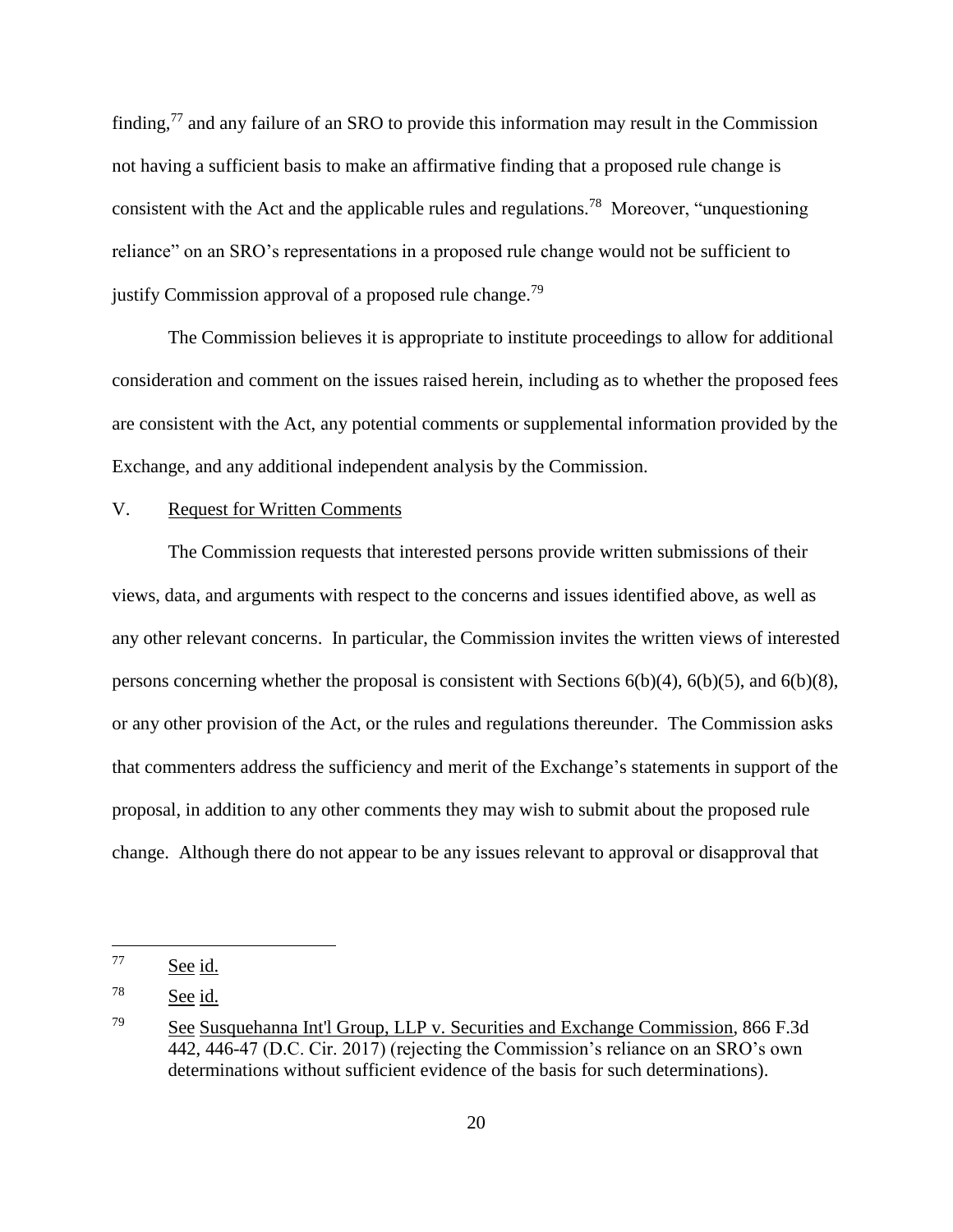would be facilitated by an oral presentation of views, data, and arguments, the Commission will consider, pursuant to Rule 19b-4, any request for an opportunity to make an oral presentation.<sup>80</sup>

Interested persons are invited to submit written data, views, and arguments regarding whether the proposal should be approved or disapproved by [insert date 21 days from publication in the Federal Register]. Any person who wishes to file a rebuttal to any other person's submission must file that rebuttal by [insert date 35 days from publication in the Federal Register].

Comments may be submitted by any of the following methods:

#### Electronic comments:

- Use the Commission's Internet comment form [\(http://www.sec.gov/rules/sro.shtml\)](http://www.sec.gov/rules/sro.shtml); or
- Send an e-mail to [rule-comments@sec.gov.](mailto:rule-comments@sec.gov) Please include File Number SR-IEX-2021-14 on the subject line.

#### Paper comments:

 $\overline{a}$ 

 Send paper comments in triplicate to Secretary, Securities and Exchange Commission, 100 F Street, NE, Washington, DC 20549-1090.

All submissions should refer to File Number SR-IEX-2021-14. This file number should be included on the subject line if e-mail is used. To help the Commission process and review your comments more efficiently, please use only one method. The Commission will post all comments on the Commission's Internet website [\(http://www.sec.gov/rules/sro.shtml\)](http://www.sec.gov/rules/sro.shtml). Copies

<sup>&</sup>lt;sup>80</sup> Section 19(b)(2) of the Exchange Act, as amended by the Securities Act Amendments of 1975, Pub. L. 94-29 (June 4, 1975), grants the Commission flexibility to determine what type of proceeding – either oral or notice and opportunity for written comments – is appropriate for consideration of a particular proposal by a self-regulatory organization. See Securities Act Amendments of 1975, Senate Comm. on Banking, Housing & Urban Affairs, S. Rep. No. 75, 94th Cong., 1st Sess. 30 (1975).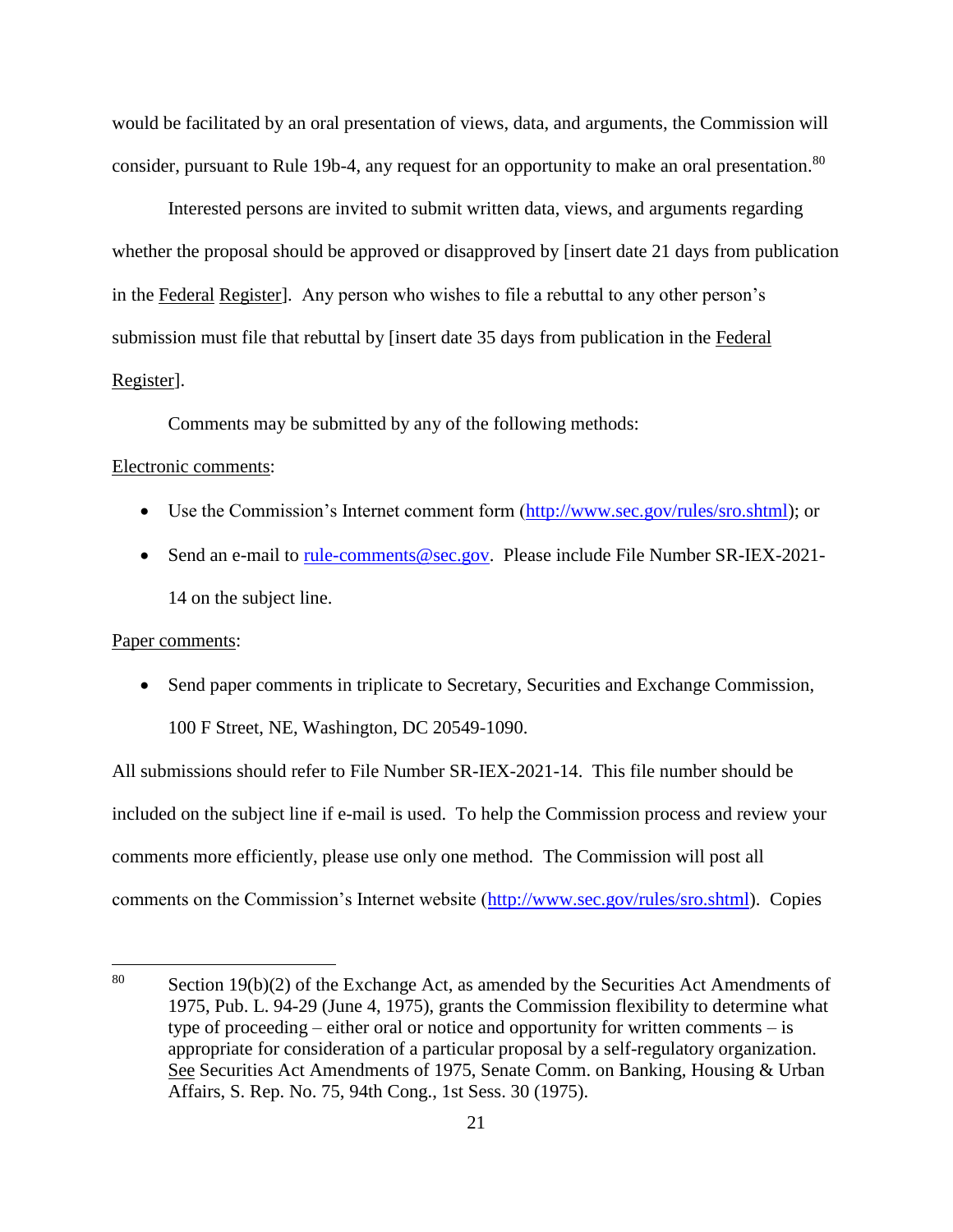of the submission, all subsequent amendments, all written statements with respect to the proposed rule change that are filed with the Commission, and all written communications relating to the proposed rule change between the Commission and any person, other than those that may be withheld from the public in accordance with the provisions of 5 U.S.C. 552, will be available for website viewing and printing in the Commission's Public Reference Room, 100 F Street, NE, Washington, DC 20549, on official business days between the hours of 10:00 a.m. and 3:00 p.m. Copies of the filing also will be available for inspection and copying at the principal office of the Exchange. All comments received will be posted without change. Persons submitting comments are cautioned that we do not redact or edit personal identifying information from comment submissions. You should submit only information that you wish to make available publicly. All submissions should refer to File Number IEX-2021-14 and should be submitted on or before [insert date 21 days from the date of publication in the Federal Register]. Rebuttal comments should be submitted by [insert date 35 days from date of publication in the Federal Register].